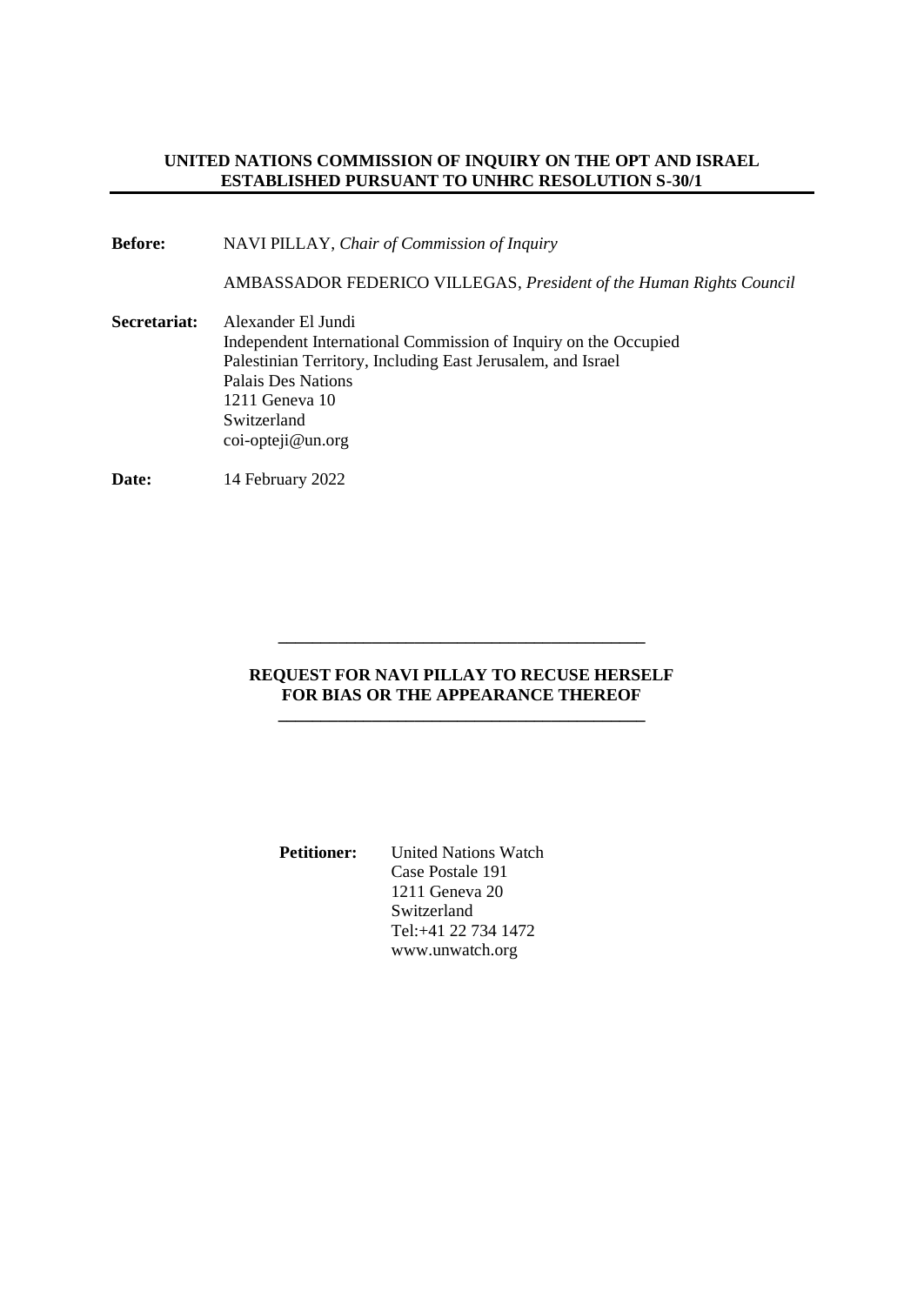# **TABLE OF CONTENTS**

| A.        |                                                                                |  |
|-----------|--------------------------------------------------------------------------------|--|
| <b>B.</b> |                                                                                |  |
| C.        |                                                                                |  |
| D.        |                                                                                |  |
| Ε.        |                                                                                |  |
| F.        |                                                                                |  |
| G.        |                                                                                |  |
|           |                                                                                |  |
|           | Pillay Prejudged Israel Guilty Within Hours of 2010 Flotilla Incident17        |  |
|           |                                                                                |  |
|           |                                                                                |  |
| A.        |                                                                                |  |
| <b>B.</b> |                                                                                |  |
| C.        | International War Crimes Tribunals Disqualify Judges for Appearance of Bias 25 |  |
| D.        |                                                                                |  |
|           | Former Chair of UN Human Rights Committee Criticized Goldstone Inquiry's       |  |
|           |                                                                                |  |
| Ε.        | Schabas Resignation is Precedent for Recusal of Biased UNHRC Fact-Finder 31    |  |
|           |                                                                                |  |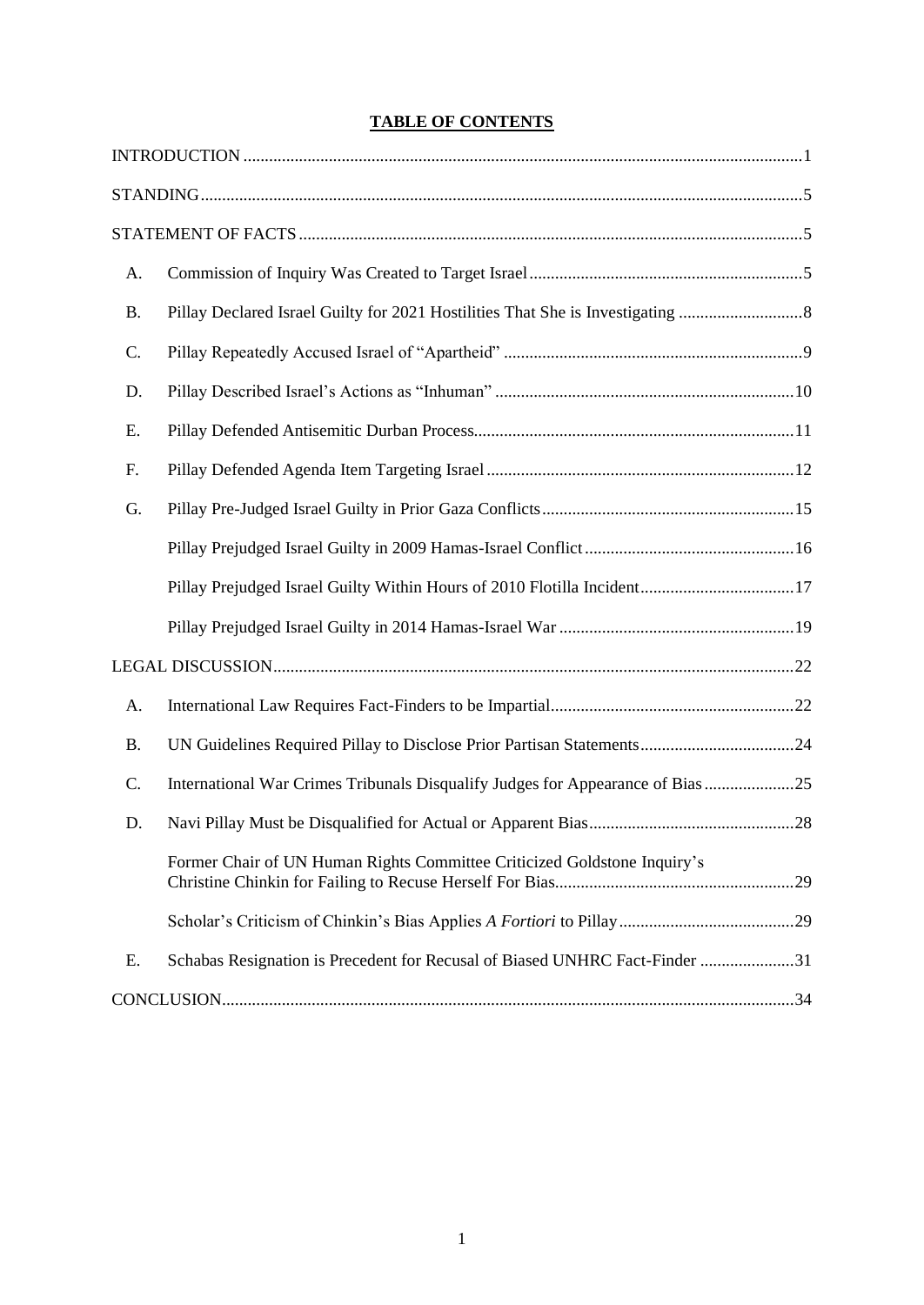#### **INTRODUCTION**

1. By this petition, United Nations Watch ("Petitioner") requests Ms. Navi Pillay to recuse herself from the Commission of Inquiry ("COI") established by the United Nations Human Rights Council ("UNHRC" or "Council") under Resolution S-30/1, on grounds that her numerous prior public statements, as documented herein, evince demonstrable bias against Israel, including on issues specifically related to the case and controversy that is the object of this inquiry. These statements by Navi Pillay give rise to actual bias or the appearance thereof and raise serious questions about the process that led to her appointment. In the event that Ms. Pillay refuses to voluntarily recuse herself, United Nations Watch requests the President of the Council, Ambassador Federico Villegas, to take action to remove Pillay from the COI, if necessary, by requesting a legal opinion from the United Nations Legal Counsel, Under-Secretary-General Miguel de Serpa Soares.

2. United Nations Watch further requests the President of the Council to make public Navi Pillay's application for membership on the COI, as well as any other of her communications with the UN in connection with this appointment. Under UN guidelines, Pillay was obliged to "disclose any information that may lead to questions being raised about [her] independence, impartiality and integrity, including, for example, any publication on the object of the inquiry." The guidelines make clear that members of commissions of inquiry must have "a proven record of independence and impartiality." Specifically, the guidelines cite "prior public statements" as a relevant factor that could affect their "independence or impartiality," or create a "perception of bias."

3. This petition presents a plethora of prior, public and partisan statements by Navi Pillay which unequivocally demonstrate her bias, actual or apparent, and consequently her failure to meet the minimal requirements of impartiality. One recent statement stands out. On 14 June 2021, mere weeks after the Hamas-Israel war that is to be examined in this inquiry, Pillay publicly declared Israel guilty of the very crimes that she is meant to impartially investigate. She did so in a joint letter to U.S. President Biden, decrying Israel's "domination and oppression of the Palestinian people," calling on the U.S. to "address the root causes of the violence" by ending Israel's "ever-expanding discrimination and systemic oppression." Pillay's joint letter further determined that the April clashes at Al Aqsa in Jerusalem—also among the events to be examined by the inquiry—constituted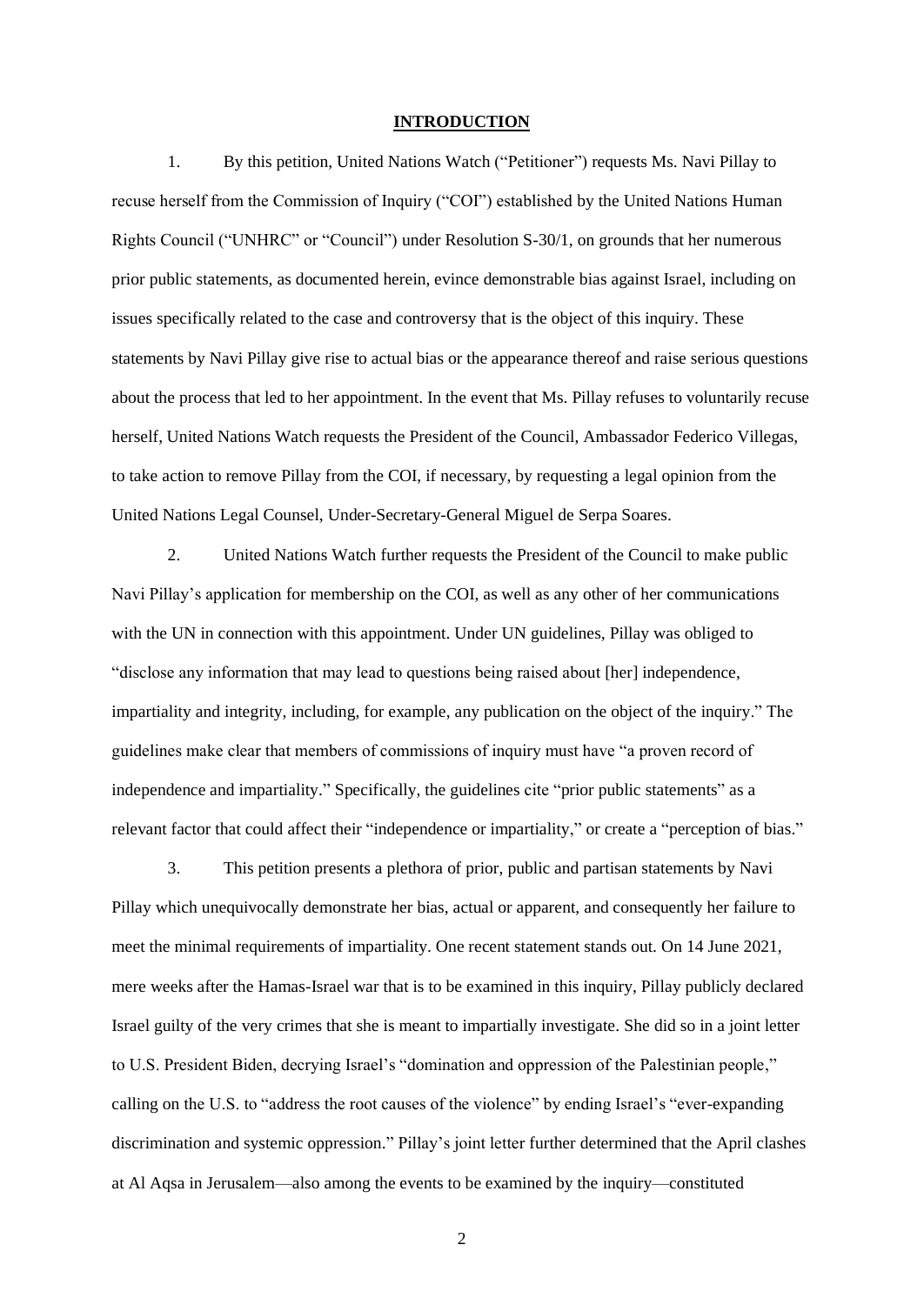"aggressive actions by Israeli forces" against "peaceful protesters and worshippers," which amounted to "forced dispossession of Palestinians," the "latest evidence of a separate and unequal governing system." That the Council appointed an individual to head an inquiry immediately after she declared one of the parties guilty in the case and controversy to be examined by the inquiry is astonishing.

4. Likewise, Pillay cannot impartially investigate Israel for alleged war crimes, human rights abuse and racism, when she has a long record of one-sided statements that single out Israel for condemnation over alleged war crimes, human rights abuse and racism. As recently as June 2020, Navi Pillay signed a petition to boycott the Jewish state, entitled "Sanction Apartheid Israel!"

5. In November 2017, Pillay said that "Apartheid is now being declared a crime against humanity in the Rome Statute, and it means the enforced segregation of people on racial lines, and that is what is happening in Israel."

6. On 31 May 2010, while serving as UN High Commissioner for Human Rights, Pillay declared that "the Israeli Government treats international law with perpetual disdain." Never throughout her UN tenure did Pillay employ such language regarding any other country—not even against serial abusers such as China, Russia, Iran, Syria or North Korea.

7. While UN Secretary-General Ban Ki-moon and previous High Commissioners criticized the UNHRC for its Agenda Item 7 which targets Israel alone, Navi Pillay stood out by, on the contrary, repeatedly defending this standing manifestation of discrimination. As Secretary-General of the UN's Durban Review Conference in 2009, and as its primary champion, Pillay whitewashed the antisemitic Durban conference of 2001, and she demonized Jewish groups that sounded the alarm, calling them "lobby groups" that were "focused on single issues." Pillay was a leading proponent for the Palestinians to join the International Criminal Court ("ICC"), supporting the Palestinian campaign to use the language and mechanisms of international law to delegitimize Israel as a criminal state.

8. The impartiality requirement under international law is unequivocal. Scholars list impartiality as the first principle of fact-finding. Impartiality, as a requirement, is set forth in Articles 3 and 25 of the UN Declaration on Fact-Finding. Impartiality is also listed as the first qualification in the UN's own guidelines for Commissions of Inquiry, produced by the Office of the High Commissioner for Human Rights ("OHCHR").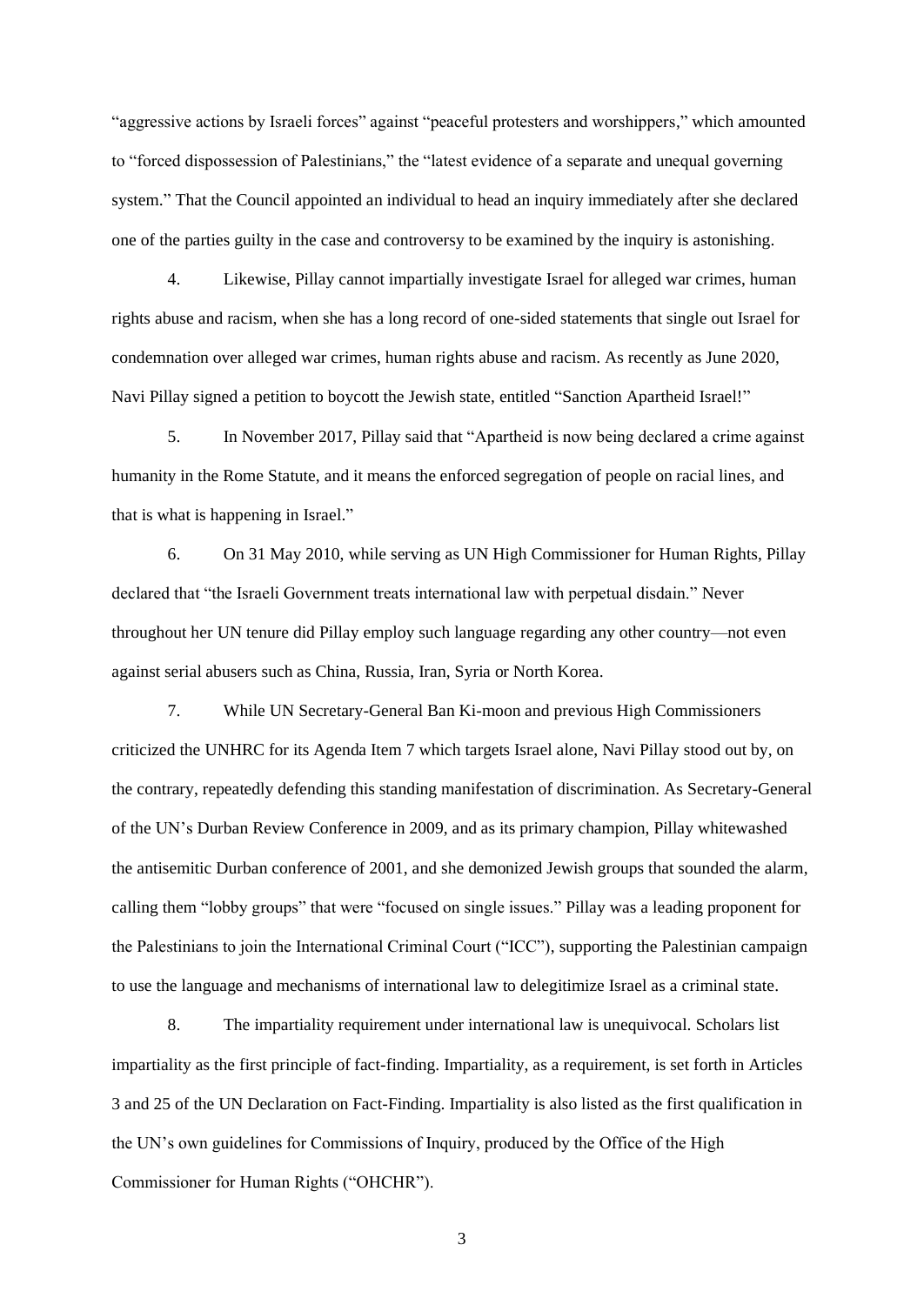9. Precedents from analogous international tribunals are equally clear. In the 2004 case of *Sesay*, the Special Court for Sierra Leone disqualified a judge who had published statements on the culpability of an organization connected to the defendants. This precedent applies *a fortiori* to the case of Navi Pillay, who as noted has issued many statements indicting Israel for the crimes she is supposed to be investigating, including as recently as June 2021.

10. In light of the above, it is impossible to imagine how Navi Pillay could lead an impartial investigation into the events of April-May 2021, as well as "all underlying root causes…including systematic discrimination," as she is mandated to do by Resolution S-30/1. A reasonable person would consider Navi Pillay to be partial, disqualifying her from serving as a member of the COI. The remedy applied in *Sesay* should apply here.

11. UNHRC investigative mechanisms on Israel, which were all sponsored by the Islamic group of states, have a history of being politicized and biased against Israel. This is not the first time that an individual with a history of anti-Israel pronouncements has been selected to head such a mechanism. In August 2014, Professor William Schabas was chosen to lead the Commission of Inquiry on that summer's Hamas-Israel conflict. Like Navi Pillay, Schabas had a long history of accusing Israel and its officials of international law violations, including in connection with the very conflict he was appointed to investigate. After Schabas' record of prior partisan statements was documented and it was revealed that he had done paid legal work for the PLO, the President of the Council sought legal advice from UN Headquarters. Seeing the writing on the wall, Schabas resigned. Navi Pillay should now do the same.

12. If the UNHRC is to live up to its founding principles of "universality, impartiality, objectivity and non-selectivity," as set forth in UNGA Resolution 60/251, Navi Pillay cannot be a member, and much less the Chair, of this Commission of Inquiry. As a former judge of international tribunals, she ought to be the first person to understand this. Accordingly, United Nations Watch calls on Ms. Pillay to recuse herself. In the event that she refuses to do so, we request the President of the Human Rights Council to remove her.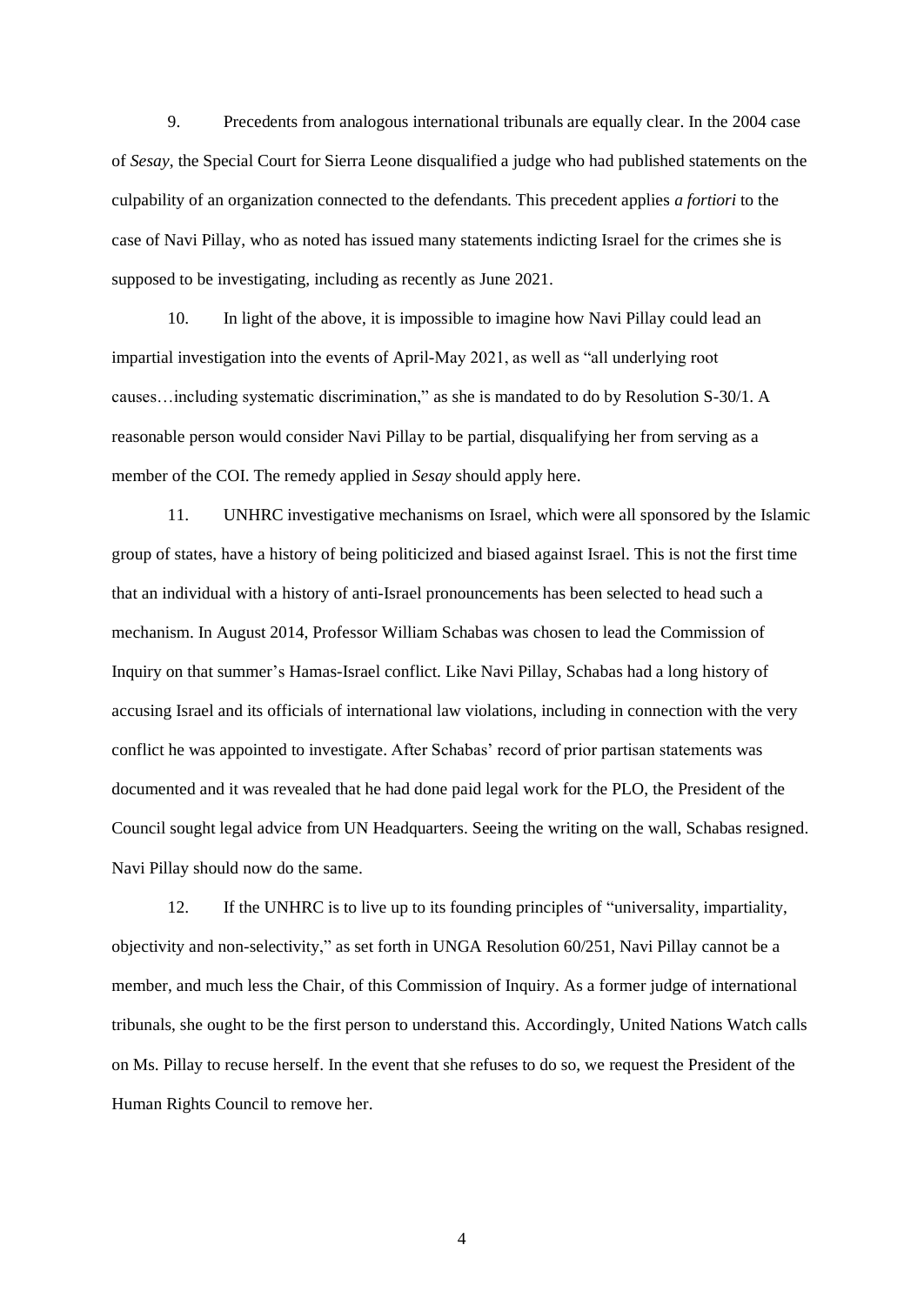#### **STANDING**

13. United Nations Watch is a non-governmental human rights organization accredited at the United Nations in Special Consultative Status with the Economic and Social Council, pursuant to Article 71 of the United Nations Charter. In this capacity, Petitioner is a recognized stakeholder at the UNHRC and a regular participant in its proceedings, intervening on a wide range of human rights themes and country situations. UN Watch reports, briefings and analyses on the Council are widely read by diplomats, academics and journalists, and its speeches in defense of the principles of universal human rights, democracy and accountability have been seen on the Internet by millions of concerned citizens around the world.<sup>1</sup>

14. Petitioner actively participated in the 30<sup>th</sup> Special Session of the Council that adopted Resolution S-30/1, the mandate for this COI. Furthermore, Petitioner intends to make submissions before the COI on matters of procedure, fact and law.

15. Accordingly, United Nations Watch has standing to request that Ms. Pillay recuse herself on account of bias or else be removed by the President of the Council.

#### **STATEMENT OF FACTS**

# **A. Commission of Inquiry Was Created to Target Israel**

16. Everything about the special session and resolution that created this commission of inquiry shows that it was designed to target one side—Israel. The 30<sup>th</sup> Special Session, which took place on 27 May 2021, was formally initiated by the Palestinian ambassador in Geneva, together with the Pakistani ambassador, acting on behalf of the 56-nation Organization of Islamic Cooperation. Israel strongly opposed the meeting.<sup>2</sup>

<sup>1</sup> See generally United Nations Watch website, [www.unwatch.org.](http://www.unwatch.org/) <sup>2</sup> @MeiravEShahar, TWITTER (May 20, 2021, 1:29 PM),

[https://twitter.com/MeiravEShahar/status/1395325781140770824.](https://twitter.com/MeiravEShahar/status/1395325781140770824)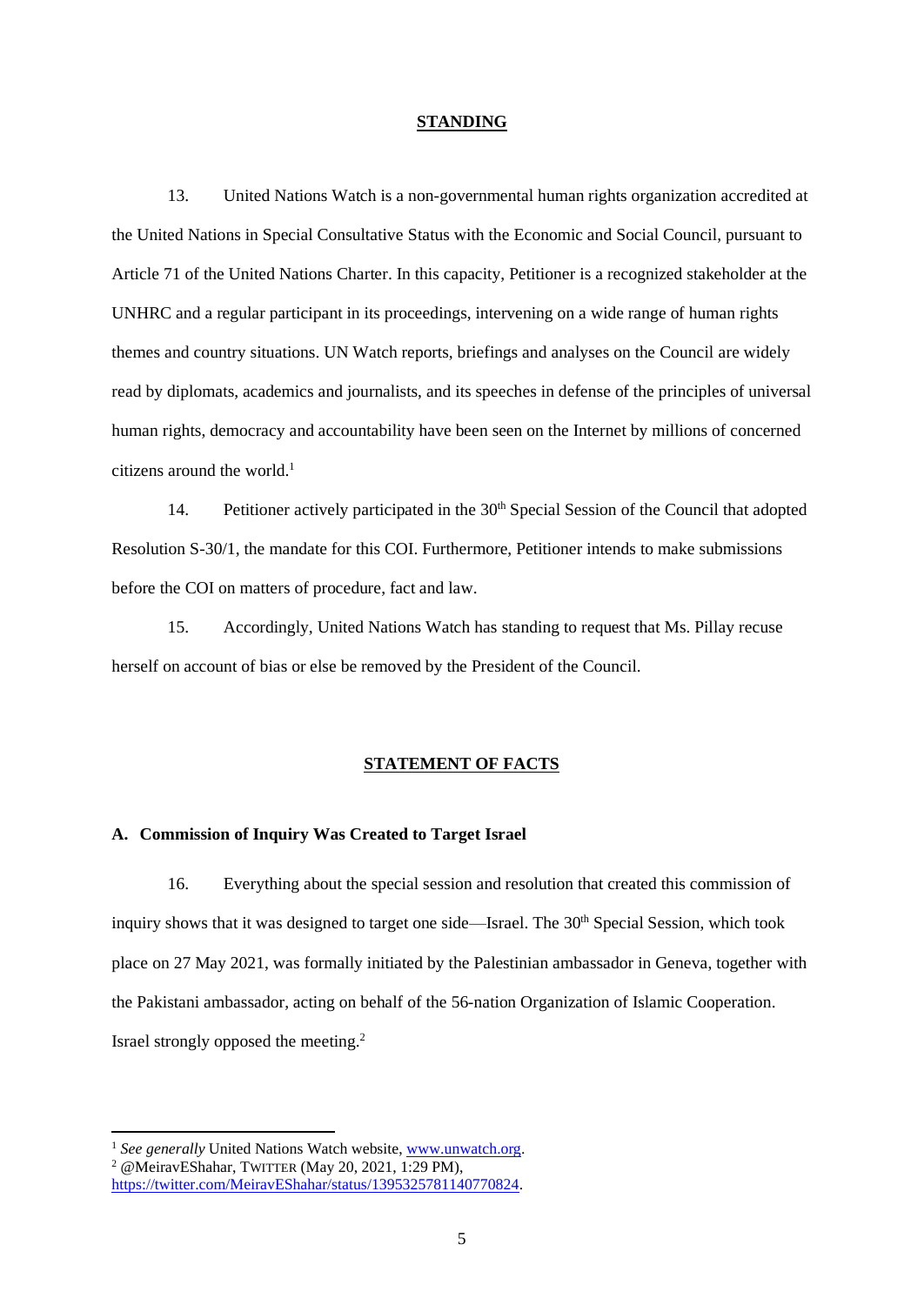17. Resolution S-30/1 was not supported by any of Israel's allies. All Western

democracies on the Council either voted in opposition (Austria, Bulgaria, Czech Republic, Germany,

UK) or abstained (Denmark, France, Italy, Netherlands, Poland).

18. Before any country spoke at the meeting, a series of speakers were given the floor to condemn Israel, including Palestinian activists Issam Younis and Muna El Kurd. No activist was given the floor to condemn Hamas for firing more than 4,000 rockets at Israeli civilians, or to condemn the Islamic Republic of Iran for financing, arming and training Hamas.

19. The session concluded by adopting resolution S-30/1, which created an open-ended COI with the very broad mandate to:

> [...] investigate in the Occupied Palestinian Territory, including East Jerusalem, and in Israel all alleged violations of international humanitarian law and all alleged violations and abuses of international human rights law leading up to and since 13 April 2021, and all underlying root causes of recurrent tensions, instability and protraction of conflict, including systematic discrimination and repression based on national, ethnic, racial or religious identity.

20. While on its face this appears to be a neutral mandate that could investigate both the

Israeli and the Palestinian sides, the text of the full resolution, its context and implementation to date make clear that the purpose of the inquiry is to target Israel.

21. All of the Council's eight prior investigative mechanisms in relation to the Arab-

Israel conflict have been sponsored by the Islamic states with the Palestinians, and focused on harshly

condemning Israel, while downplaying attacks launched by Hamas, Islamic Jihad and Hezbollah,

including rocket and terror attacks targeting civilians. The role of the Iranian regime in enabling these attacks was completely ignored.

22. Numerous references in the resolution indicate that it was intended to target Israel.

For example:

(a) Preambular Paragraph (PP) 6 refers to "the need for operationalization of the protection options" in the Secretary-General's report pursuant to UNGA resolution ES-10/20, which was adopted in June 2018 as part of the UN General Assembly's tenth Emergency Special Session on Israel. The referenced report (A-ES-10/794) concerning "protection of the Palestinian civilian population under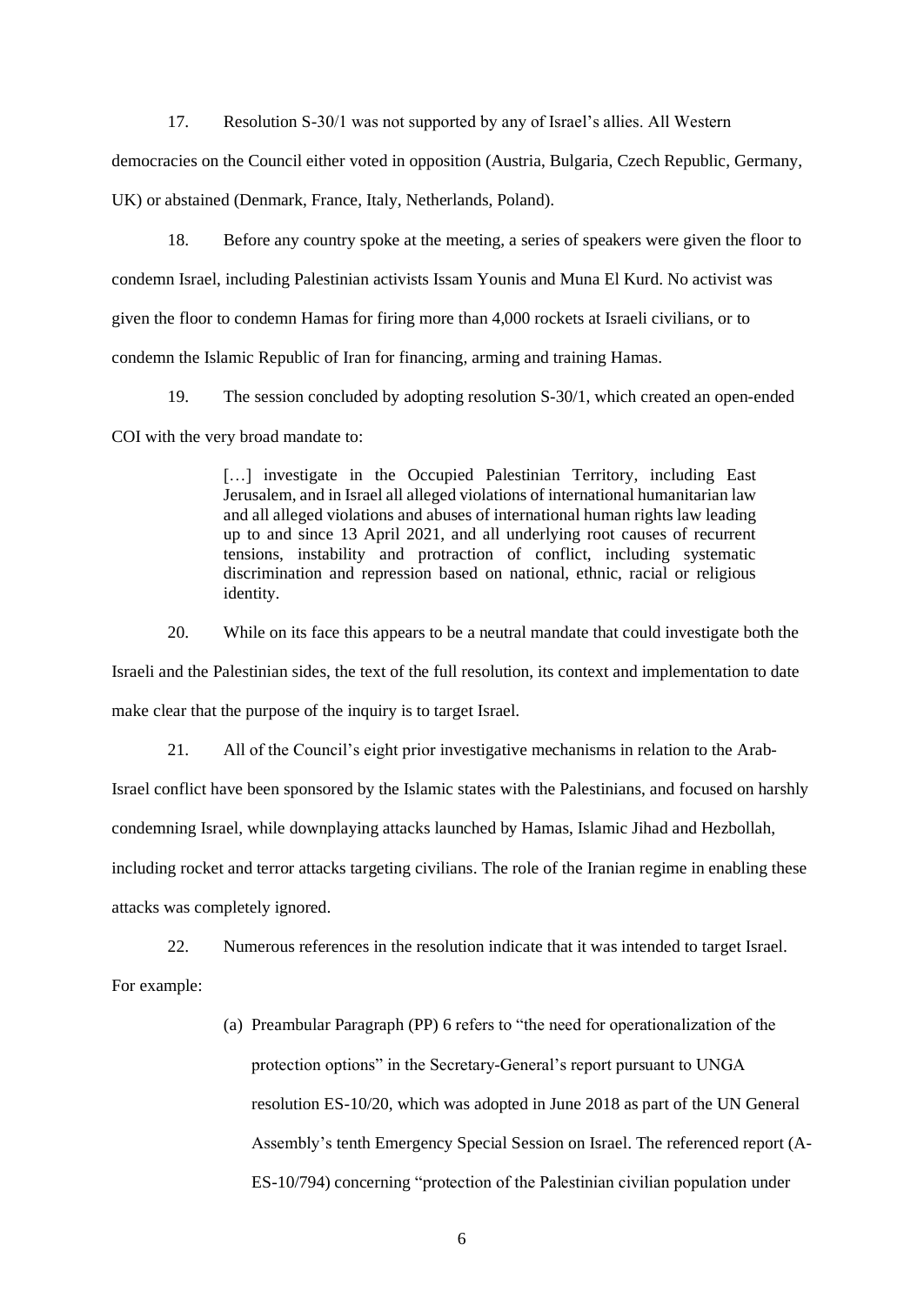Israeli occupation," blames Israel for violence and security threats faced by Palestinians.

- (b) PP7 calls on businesses to "refrain from contributing to human rights abuses arising from conflict," a thinly veiled reference to the UNHRC's blacklist of corporations that do business with Israeli Jews living beyond the 1949 armistice lines.
- (c) Operative Paragraph (OP) 1 determines that "systematic discrimination and repression" is a "root cause" of the conflict. It is less than plausible that the UNHRC was here referring to the systematic demonization of Israelis and Jews by Palestinian authorities in the West Bank and Gaza, a phenomenon that the Council has never addressed. Therefore, the clear purpose of this part of the inquiry is to legitimize the "Israel equals apartheid" narrative that was famously promoted at the 2001 Durban racism conference.
- (d) Only Israel is criticized by name in the resolution. OP 8 calls on Israel to "ensure the unimpeded delivery of…humanitarian assistance" to the Palestinians, implying falsely that Israel obstructs delivery of such humanitarian assistance. Nowhere in the resolution is Hamas or any other Palestinian entity singled out for criticism.

23. Moreover, the mandate of the COI as outlined in OP 2, supports the conclusion that the intended object of scrutiny and condemnation is Israel, not Hamas. For example, the COI mandate calls to "identify patterns of violations over time" by analyzing the findings "of previous United Nations fact-finding missions and commissions of inquiry on the situation." This constitutes an endorsement of one-sided reports targeting Israel which were cheered by the Hamas terrorist organization, including the Council's 2009 Goldstone Report—famously rejected later by Judge Goldstone himself—and the Council's 2010 Flotilla Report, which itself was contradicted by the U.N. Secretary General's Palmer Report.

24. Finally, the mandate aims to "make recommendations on measures to be taken by third States to ensure respect for international humanitarian law in the Occupied Palestinian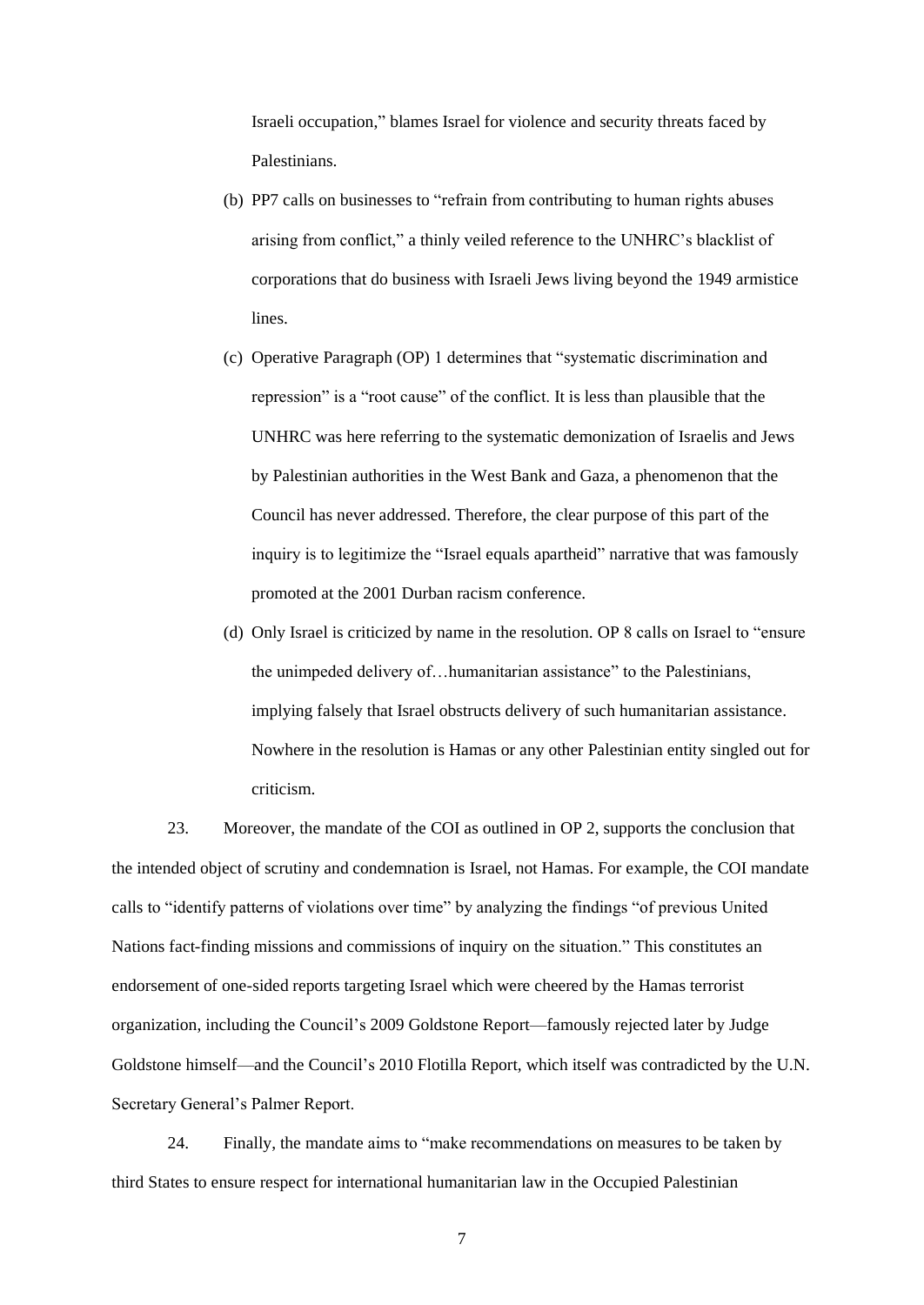Territory," to ensure such states "do not aid or assist in the commission of internationally wrongful acts." It is possible that this refers to the role of the Iranian regime in arming, financing and training Hamas and Islamic Jihad terrorists to fire rockets against Israeli civilians, but not likely. Rather, most understand that this requests the COI to call on countries to take "measures" against Israel.

25. Resolution S-30/1 directed the President of the Council to appoint the members of the COI. On 22 July 2021, then-President Nazhat Shameem Khan appointed Navi Pillay, Miloon Kothari and Chris Sidoti as members of the Commission of Inquiry, naming Ms. Pillay to serve as Chair.<sup>3</sup> This motion calling for the recusal of Ms. Pillay does not address any questions that may arise concerning other members of the COI.

# **B. Pillay Declared Israel Guilty for 2021 Hostilities That She is Investigating**

26. On 14 June 2021, mere weeks after the May conflict which led to the creation of this inquiry, Ms. Pillay publicly accused Israel of being guilty of the very violations that she is meant to impartially investigate as head of the COI. She signed a joint letter, addressed to U.S. President Biden, decrying Israel's "domination and oppression of the Palestinian people." <sup>4</sup> The letter was a one-sided denunciation of Israel, entirely absolving Hamas and other Palestinian actors of any culpability for the conflict. Pillay's letter called on the U.S. to "address the root causes of the violence" by ending Israel's "ever-expanding discrimination and systemic oppression."<sup>5</sup> Astonishingly, a month later, Ms. Pillay was appointed by the UNHRC to head an inquiry mandated to investigate "all underlying root causes" of recurrent tensions and protracted conflict, including "systematic discrimination and repression."

27. In the letter, Ms. Pillay and her co-signatories specifically addressed multiple aspects of the April-May clashes that her COI is now tasked with investigating:

> Even after a formal ceasefire, Israeli police and settler violence against Palestinians continues. The forced dispossession of Palestinians across the occupied West Bank, including families living in the East Jerusalem

<sup>3</sup> *President of Human Rights Council appoints Members of Commission of Inquiry on the Occupied Palestinian Territory, including East Jerusalem, and Israel*, OHCHR (July 22, 2021), [https://www.ohchr.org/EN/HRBodies/HRC/Pages/NewsDetail.aspx?NewsID=27331&LangID=E.](https://www.ohchr.org/EN/HRBodies/HRC/Pages/NewsDetail.aspx?NewsID=27331&LangID=E) <sup>4</sup> *A Global Call to President Biden*, #NOWISTHETIME (June 14, 2021)[, https://nowisthetimecoalition.com/.](https://nowisthetimecoalition.com/)

<sup>5</sup> *Id.*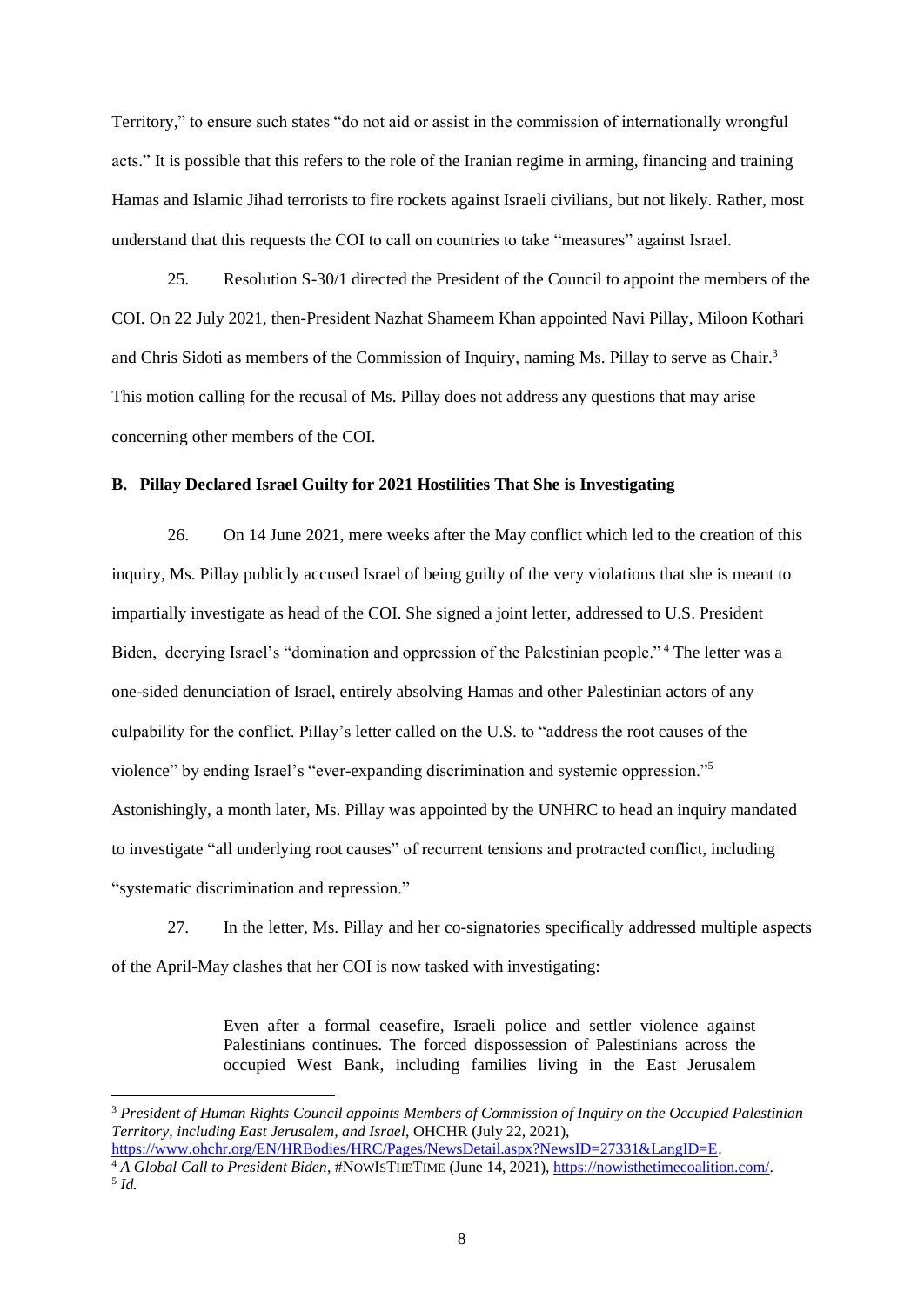neighborhoods of Sheikh Jarrah and Silwan, and aggressive actions by Israeli forces against peaceful protesters and worshippers at Al-Aqsa Mosque, are the latest evidence of a separate and unequal governing system. These policies unravel the social fabric of communities and undermine any progress toward a democratic, just and peaceful future. The logic driving them has led to the recent displacement of 72,000 Palestinians in Gaza who must also survive the ongoing humanitarian crisis caused by a 14-year blockade.<sup>6</sup>

28. In other words, Ms. Pillay was appointed to impartially investigate the April 2021 clashes at Al-Aqsa weeks after she already declared that these amounted to "aggressive actions by Israeli forces" against "peaceful protesters and worshippers"; to impartially investigate the enforcement in Jerusalem of court orders enforcing private property rights weeks after she publicly determined that this amounted to "forced dispossession of Palestinians," all of which constituted the "latest evidence of a separate and unequal governing system"; and to impartially investigate Israel's response to the firing from Gaza of more than 4,000 rockets by Hamas, several hundred of which fell short and landed in Gaza, weeks after she determined that alleged Israeli policies of discrimination are what "led to the recent displacement of 72,000 Palestinians in Gaza," a reference to that very conflict. 7

# **C. Pillay Repeatedly Accused Israel of "Apartheid"**

29. Prior to this letter, Pillay had repeatedly applied the "apartheid" label to Israel and openly endorsed the discriminatory BDS movement which seeks to isolate and demonize Israel. For example, in June 2020, Pillay signed a petition to "Sanction Apartheid Israel."<sup>8</sup> The petition accused Israel of decades of "occupation, colonization and apartheid," equated the Jewish state with "the apartheid regime of South Africa," and endorsed the 2017 "Israel is apartheid" report written by Richard Falk—who was condemned by UN Secretary-General Ban Ki-moon for 9/11 conspiracy

6 *Id.*

<sup>7</sup> *Escalation in the Gaza Strip, the West Bank and Israel*, OCHA (18 May 2021),

[https://www.ochaopt.org/content/escalation-gaza-strip-west-bank-and-israel-flash-update-8-1200-18-may-2021.](https://www.ochaopt.org/content/escalation-gaza-strip-west-bank-and-israel-flash-update-8-1200-18-may-2021) <sup>8</sup> *Stop the Trump-Netanyahu Steal of the Century: Sanction Apartheid Israel!*, SOLIDARITY FROM THE GLOBAL SOUTH (June 2020), [\(https://mcusercontent.com/36542688e353931ee951122b3/files/f6b47740-527e-4747](https://mcusercontent.com/36542688e353931ee951122b3/files/f6b47740-527e-4747-bb30-b348b750dd2c/Global_South_Statement_FINAL.pdf) [bb30-b348b750dd2c/Global\\_South\\_Statement\\_FINAL.pdf;](https://mcusercontent.com/36542688e353931ee951122b3/files/f6b47740-527e-4747-bb30-b348b750dd2c/Global_South_Statement_FINAL.pdf) *see also 250+ prominent South Africans call for sanctions to stop annexation*, BDS (June 18, 2020)[, https://bdsmovement.net/news/250-prominent-south](https://bdsmovement.net/news/250-prominent-south-africans-call-for-sanctions-stop-annexation)[africans-call-for-sanctions-stop-annexation.](https://bdsmovement.net/news/250-prominent-south-africans-call-for-sanctions-stop-annexation)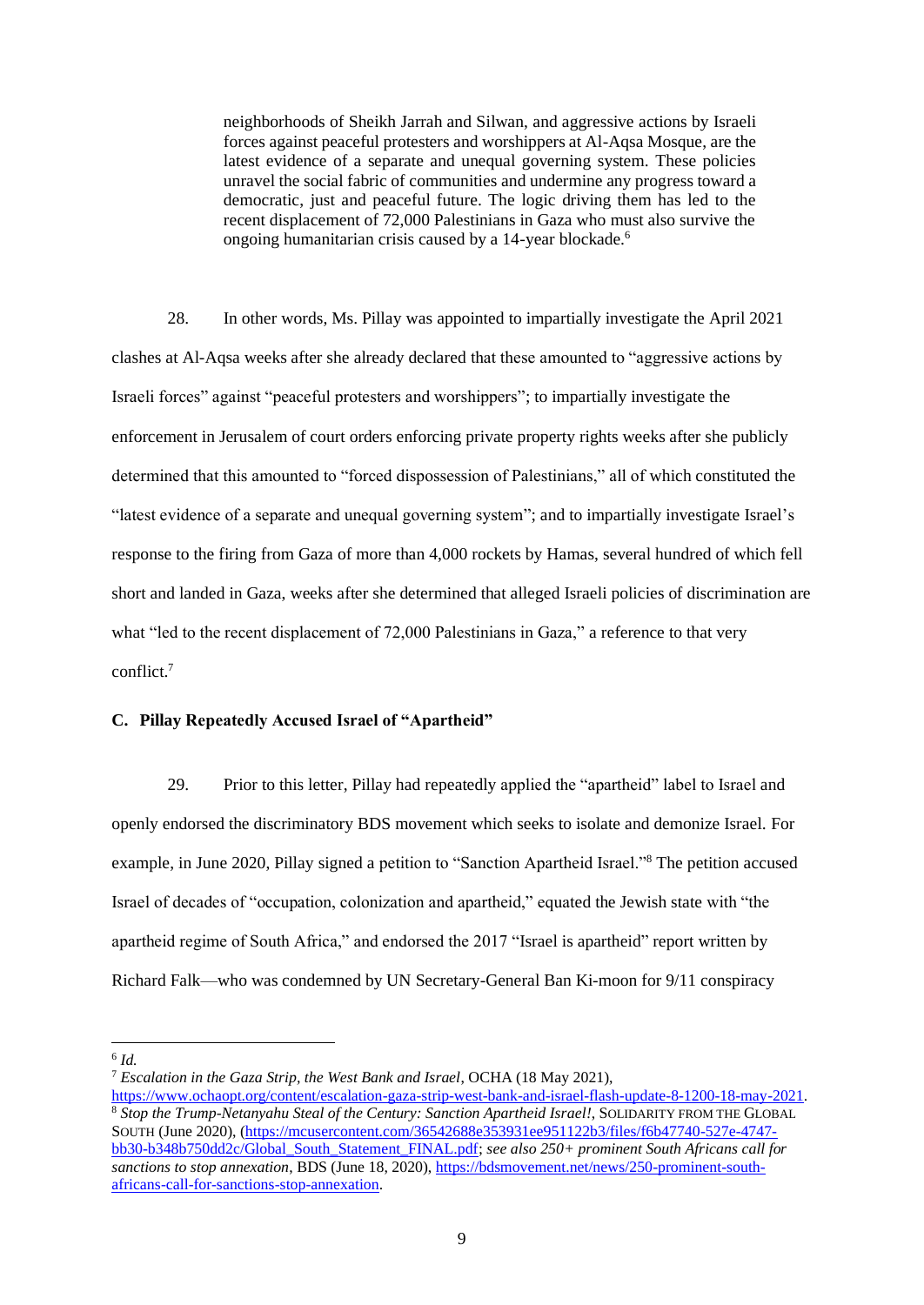theories, and condemned for antisemitism by the UK government—at the request of a UN grouping of Arab states.<sup>9</sup> The BDS petition signed by Pillay also called for states to take punitive action against Israel and to support "suspending free trade agreements with Israel," "accountability from individuals and corporate actors complicit in Israel's occupation and apartheid regime," and "banning arms trade and military-security cooperation with Israel," which would effectively deny Israel's right to selfdefense against Hamas and Hezbollah rockets and other Iranian-backed aggression. To all of this, Navi Pillay, who is meant to be impartial, signed her name.

30. This was hardly the first time that Pillay compared Israel to South African apartheid. In November 2017, after she addressed an event in Pretoria to mark the "International Day of Solidarity with Palestine,"<sup>10</sup> Pillay gave an interview where she accused Israel of apartheid:

> Israel really resents a comparison between apartheid South Africa and Israel. But apartheid is now being declared a crime against humanity in the Rome Statute, and it means the enforced segregation of people on racial lines, and that is happening in Israel. $11$

31. In the same interview, Pillay also endorsed BDS:

I'm very pleased here at this conference to meet representatives who are pursuing this [BDS] campaign. But I was in the United Nations when this was launched by civil society…I hope it will catch on as did the anti-apartheid movement, which spread on a principled position of abhorrence against racism...<sup>12</sup>

# **D. Pillay Described Israel's Actions as "Inhuman"**

32. In a May 2021 lecture to a South African law school, Ms. Pillay compared Israel to

apartheid South Africa, defended the singling-out of Israel under a special agenda item at the

<sup>9</sup> The report by Falk was commissioned by the UN Economic and Social Commission of Western Asia (ESCWA), but then rejected by UN Secretary General Antonio Guterres, who removed it from the UN website. *See Senior U.N. official quits after 'apartheid' Israel report pulled*, REUTERS (March 17, 2017), [https://www.reuters.com/article/us-un-israel-report-resignation-idUSKBN16O24X.](https://www.reuters.com/article/us-un-israel-report-resignation-idUSKBN16O24X)

<sup>10</sup> Navi Pillay, *General statement about colonization, discrimination, and apartheid*, delivered at the *United Nations International Day of Solidarity with the Palestinian People Seminar: The Year of O.R. Tambo and The Palestinian Struggle under Apartheid Rule*, Pretoria, South Africa, AFRICA4PALESTINE YOUTUBE (November 29, 2017) [https://www.youtube.com/watch?v=nF61qfb5J-k.](https://www.youtube.com/watch?v=nF61qfb5J-k) The ceremony was co-sponsored by the Palestinian embassy, the South African government and the UN.

<sup>11</sup> *Navi Pillay On Israel being and Apartheid State: Short Version*, AFRICA4PALESTINE YOUTUBE (November 29, 2017), [https://www.youtube.com/watch?v=6sIEfCf1Dhs.](https://www.youtube.com/watch?v=6sIEfCf1Dhs)  $12 \, \text{Id}$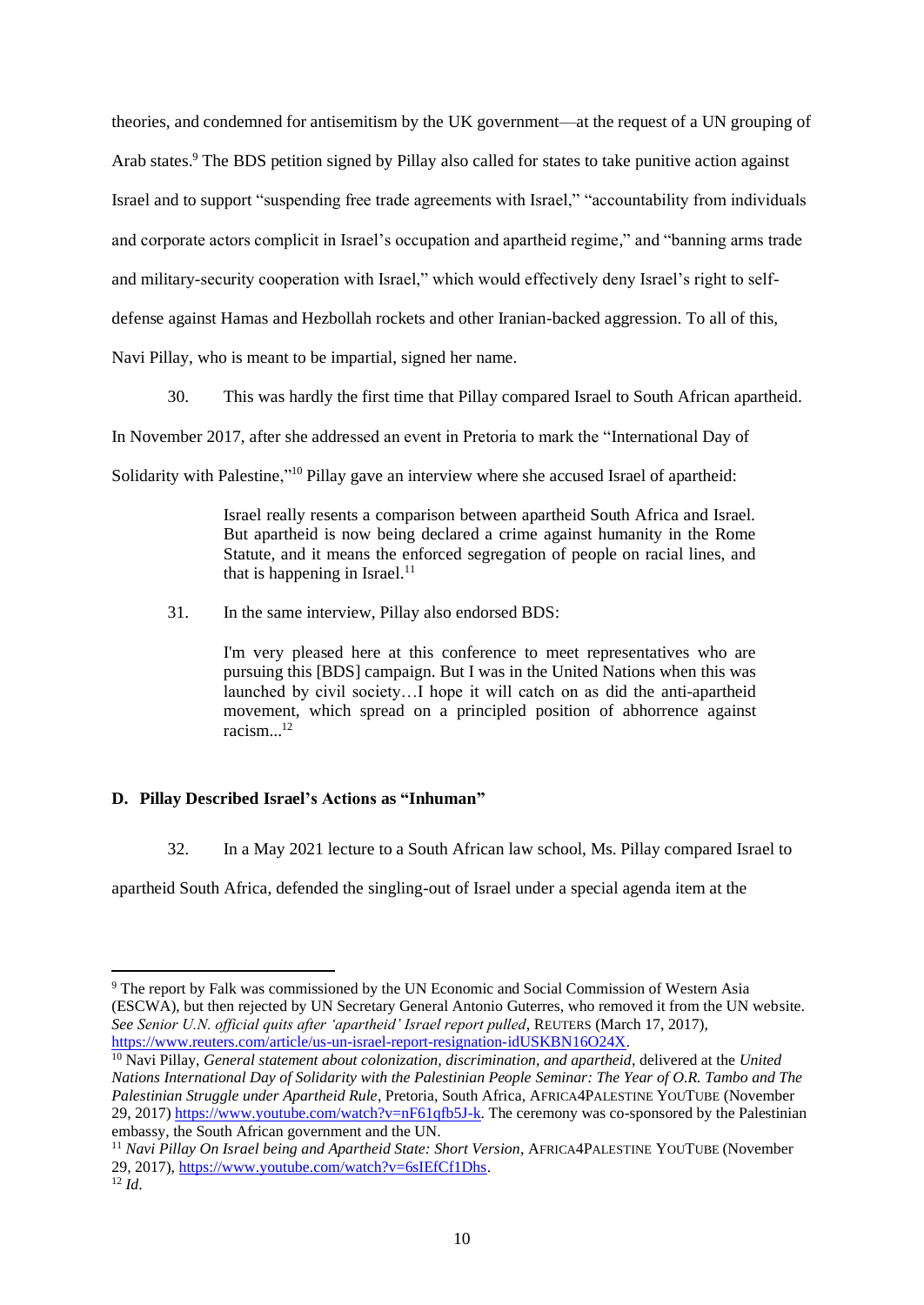UNHRC, lamented America's "unequal" support for Israel, and described Israel's treatment of the Palestinians as "inhuman."<sup>13</sup>

### **E. Pillay Defended Antisemitic Durban Process**

33. Navi Pillay's depictions of Israel as an oppressive, apartheid state and her advocacy of boycotts and sanctions against Israel are consistent with a pattern and practice of targeting Israel that characterized her term as UN High Commissioner for Human Rights from 2008 to 2014. Upon entering office in 2008, one of Pillay's first actions was to declare herself a champion of the Durban II conference, which sought to reaffirm the 2001 World Conference on Racism, an event held in Durban, South Africa that was tainted by ugly displays of antisemitism. The infamous Durban conference was summed up by the late U.S. Congressman Tom Lantos, a Holocaust survivor and cofounder of the Congressional Human Rights Caucus: "For me, having experienced the horrors of the Holocaust firsthand, this was the most sickening and unabashed display of hate for Jews I have seen since the Nazi period."<sup>14</sup> Pillay, however, ardently championed the 2009 follow-up to this event, urging countries to attend. 15

34. In a series of statements and interviews, Pillay repeatedly smeared Jewish activists for seeking to prevent antisemitism from infecting the UN's 2009 Durban II conference on racism. The conference process was the subject of "ferocious" and "often distorted, criticism" by "certain lobby groups" who were "focused on single issues," stated a release from Pillay's office in September 2008, at the start of her tenure. <sup>16</sup> Likewise, in March 2009 she referred to "a sustained campaign and propaganda" against the Durban II conference, "I think because of the hurtful conduct against Israel…

<sup>&</sup>lt;sup>13</sup> Navi Pillay, *15th Annual Human Rights Lecture*, FACULTY OF LAW STELLENBOSCH UNIVERSITY YOUTUBE (May 20, 2021, Minute 1:25:06 to 1:31:05), [https://youtu.be/z\\_\\_R2VoGWwM?t=5106.](https://youtu.be/z__R2VoGWwM?t=5106)

<sup>14</sup> Tammy Rossman Benjamin, *From Durban to L.A.: the BDS movement's long trail of anti-Semitism*, PITTSBURGH JEWISH CHRONICLE (March 19, 2015), [https://jewishchronicle.timesofisrael.com/from-durban-to-l](https://jewishchronicle.timesofisrael.com/from-durban-to-l-a-the-bds-movements-long-trail-of-anti-semitism/)[a-the-bds-movements-long-trail-of-anti-semitism/.](https://jewishchronicle.timesofisrael.com/from-durban-to-l-a-the-bds-movements-long-trail-of-anti-semitism/) 

<sup>15</sup> *Top UN human rights official urges States to uphold pledges to fight racism*, UN NEWS (October 6, 2008), [https://news.un.org/en/story/2008/10/276782-top-un-human-rights-official-urges-states-uphold-pledges-fight](https://news.un.org/en/story/2008/10/276782-top-un-human-rights-official-urges-states-uphold-pledges-fight-racism)[racism.](https://news.un.org/en/story/2008/10/276782-top-un-human-rights-official-urges-states-uphold-pledges-fight-racism)

<sup>16</sup> *High Commissioner for Human Rights stresses need to tackle discrimination and inequality, and prevent genocide*, OHCHR (September 8, 2008) [https://www.un.org/en/durbanreview2009/pr\\_8-9-08.shtml.](https://www.un.org/en/durbanreview2009/pr_8-9-08.shtml)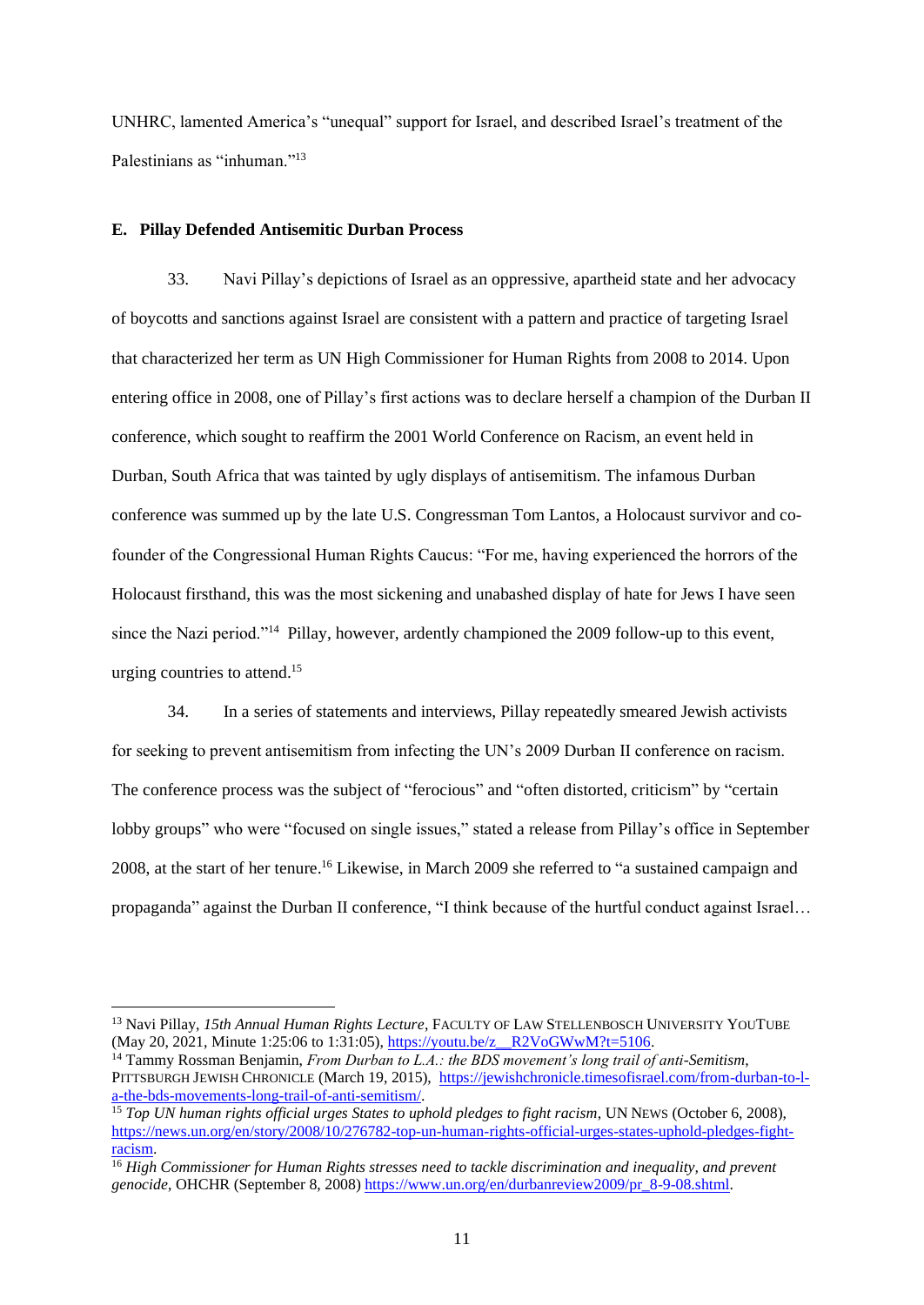I can't tell you exactly who the lobby is. I can just pick out that it seems to be one source putting out this wrong information and labeling this review conference as 'hate fest'."<sup>17</sup>

35. Pillay criticized member states who took a moral stance by choosing not to attend.<sup>18</sup> "I am shocked and deeply disappointed by the United States decision not to attend… A handful of states have permitted one or two issues to dominate their approach to this issue," she said, lamenting what she called a "highly organized campaign of disinformation."<sup>19</sup> Ten countries, including Canada, the United States, Germany, Australia and the Netherlands, ultimately boycotted Durban II.<sup>20</sup>

36. At the conference itself in April 2009, Iran's Holocaust-denying president, Mahmoud Ahmadinejad was the opening speaker. He called Israel "a totally racist government in occupied Palestine," which he claimed was established "under the pretext of Jewish suffering."<sup>21</sup>

37. Since then, Pillay has continued to defend the Durban Declaration and to belittle its critics.<sup>22</sup> In September 2021, she alleged that Jews and Israel "ganged up together" to distort what happened at the 2001 Durban conference.<sup>23</sup> That same month, 38 countries including major democracies pulled out of Durban IV, the 20<sup>th</sup> anniversary of the original conference in South Africa, citing the antisemitism that plagued the process. Once again, Navi Pillay stood on the other side, defending Durban.

#### **F. Pillay Defended Agenda Item Targeting Israel**

38. One of the most well-known manifestations of the UN's unequal treatment of Israel is the Human Rights Council's standing agenda item, No. 7 ("Agenda Item 7"), focused only on alleged violations by Israel. Dozens of Western democracies like the United States, Britain, France, Germany,

<sup>17</sup> *Anti-racism conference decision looms*, ABC NEWS (AUSTRALIA) (March 12, 2009), [https://www.abc.net.au/am/content/2008/s2513815.htm.](https://www.abc.net.au/am/content/2008/s2513815.htm)

<sup>18</sup> *High Commissioner for Human Rights shocked by US withdrawal from Review Conference and urges States to focus on racism not politics*, OHCHR (April 19, 2009),

[https://www.ohchr.org/EN/NewsEvents/Pages/HCshockedByUSWithdrawalReviewConferenceRacism.aspx.](https://www.ohchr.org/EN/NewsEvents/Pages/HCshockedByUSWithdrawalReviewConferenceRacism.aspx) <sup>19</sup> *Id*. *See also A highly organized campaign of disinformation*, UN YOUTUBE (April 24, 2009), [https://www.youtube.com/watch?v=EG9xbKkcOTU.](https://www.youtube.com/watch?v=EG9xbKkcOTU)

<sup>&</sup>lt;sup>20</sup> Say No to Durban IV, UN WATCH (last visited November 24, 2021)[, https://unwatch.org/durban-4/.](https://unwatch.org/durban-4/)  $^{21}$  *Id.* 

<sup>22</sup> *Former UN Human Rights Chief Navi Pillay Delivers Inaugural Handa Center Lecture on Human Rights*, STANFORD (August 12, 2015), [https://www.youtube.com/watch?v=yjJY5Zfy74E.](https://www.youtube.com/watch?v=yjJY5Zfy74E)

*<sup>23</sup> Navi Pillay: "Durban Conference on Racism produced comprehensive document to end racism and related intolerance,"* NEWZROOM AFRIKA YOUTUBE (September 24, 2021), [https://www.youtube.com/watch?v=75TUwnH4XsU&t=153s.](https://www.youtube.com/watch?v=75TUwnH4XsU&t=153s)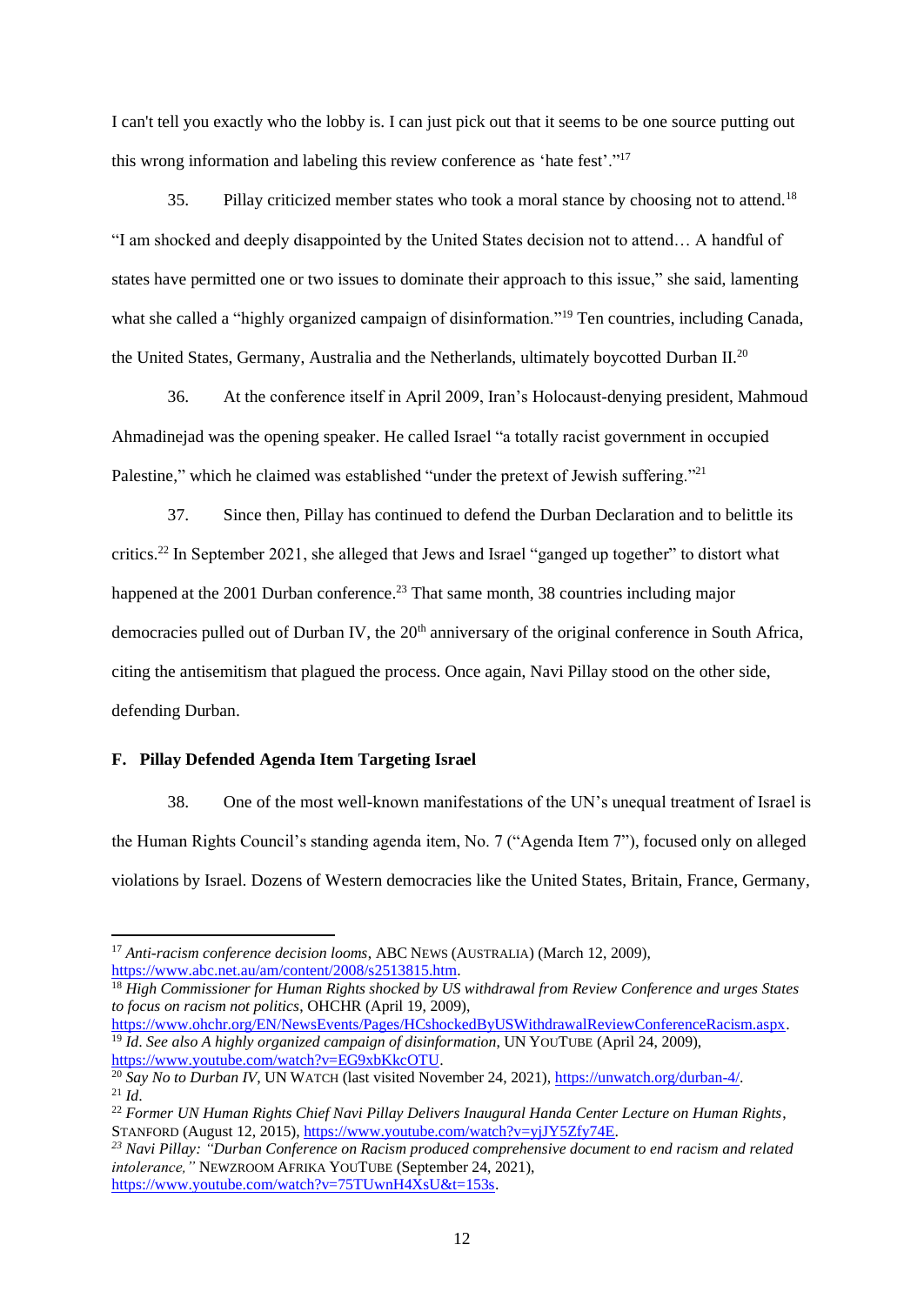the Netherlands, Canada and Australia do not participate in debates held under this agenda item, on grounds that it discriminates against Israel. These and other democracies have publicly condemned the existence of the agenda item targeting Israel as a breach of the Council's own principles of universality, impartiality, objectivity and non-selectivity. $24$ 

39. Top UN officials have rightly criticized the agenda item targeting Israel. Pillay's predecessor as High Commissioner, Louise Arbour, wrote a letter to Canadian lawyers in which she criticized the agenda item as being "selective." Likewise, in June 2007, when the Council adopted Agenda Item 7, UN Secretary-General Ban ki-Moon "voiced disappointment at the Council decision to single out Israel as the only specific regional item on its agenda, given the range and scope of allegations of human rights violations throughout the world."<sup>25</sup>

40. By contrast, Navi Pillay has been one of the most prominent defenders of this discriminatory agenda item. This suggests an innate bias by Pillay against the Jewish state. For example, in a March 2010 speech before a committee of the Italian parliament, when Pillay was challenged over the Council's one-sided approach toward the Middle East, she defended it, saying, "the occupation must end in order to remove Israel from the [UNHRC] agenda." She implicitly compared that situation to apartheid South Africa.<sup>26</sup>

41. During a visit to Kuwait in April 2010, Navi Pillay again justified the Council's unequal treatment of Israel, saying, "while the occupation continues, it (item 7 on the human rights situation in Palestine and other occupied Arab territories) will remain on the agenda."<sup>27</sup>

42. In fact, however, there is no agenda item on any other country in the world including none on countries that occupy or have annexed territories, such as Russia, Turkey, China and Armenia, nor is there any agenda item on any of the world's gross human rights abusers,

<sup>26</sup> *Hearing of the United Nations High Commissioner for Human Rights, Navanethem Pillay, Standing Committee on Human Rights of the Parliament of Italy*, XVI LEGISLATURA (March 11, 2010), [https://leg16.camera.it/461?stenog=/\\_dati/leg16/lavori/stencomm/03/indag/violazioni/2010/0311&pagina=s010;](https://leg16.camera.it/461?stenog=/_dati/leg16/lavori/stencomm/03/indag/violazioni/2010/0311&pagina=s010) *see also GA renews UN rights chief who was wrong on China, Iran and Israel*, UN WATCH (May 25, 2012), [https://unwatch.org/ga-renew-un-rights-chief-who-was-wrong-on-china-iran-and-israel/.](https://unwatch.org/ga-renew-un-rights-chief-who-was-wrong-on-china-iran-and-israel/) 

<sup>&</sup>lt;sup>24</sup> GA renews UN rights chief who was wrong on China, Iran and Israel, UN WATCH (May 25, 2012), [https://unwatch.org/ga-renew-un-rights-chief-who-was-wrong-on-china-iran-and-israel/.](https://unwatch.org/ga-renew-un-rights-chief-who-was-wrong-on-china-iran-and-israel/)  $\overline{^{25}$ *Id.* 

<sup>27</sup> *Huge progress made in Gulf on human rights issue - UN official*, KUWAIT NEWS AGENCY (April 21, 2010) *[https://www.kuna.net.kw/ArticleDetails.aspx?id=2077372&language=en;](https://www.kuna.net.kw/ArticleDetails.aspx?id=2077372&language=en) see also GA renews UN rights chief who was wrong on China, Iran and Israel*, *Id.*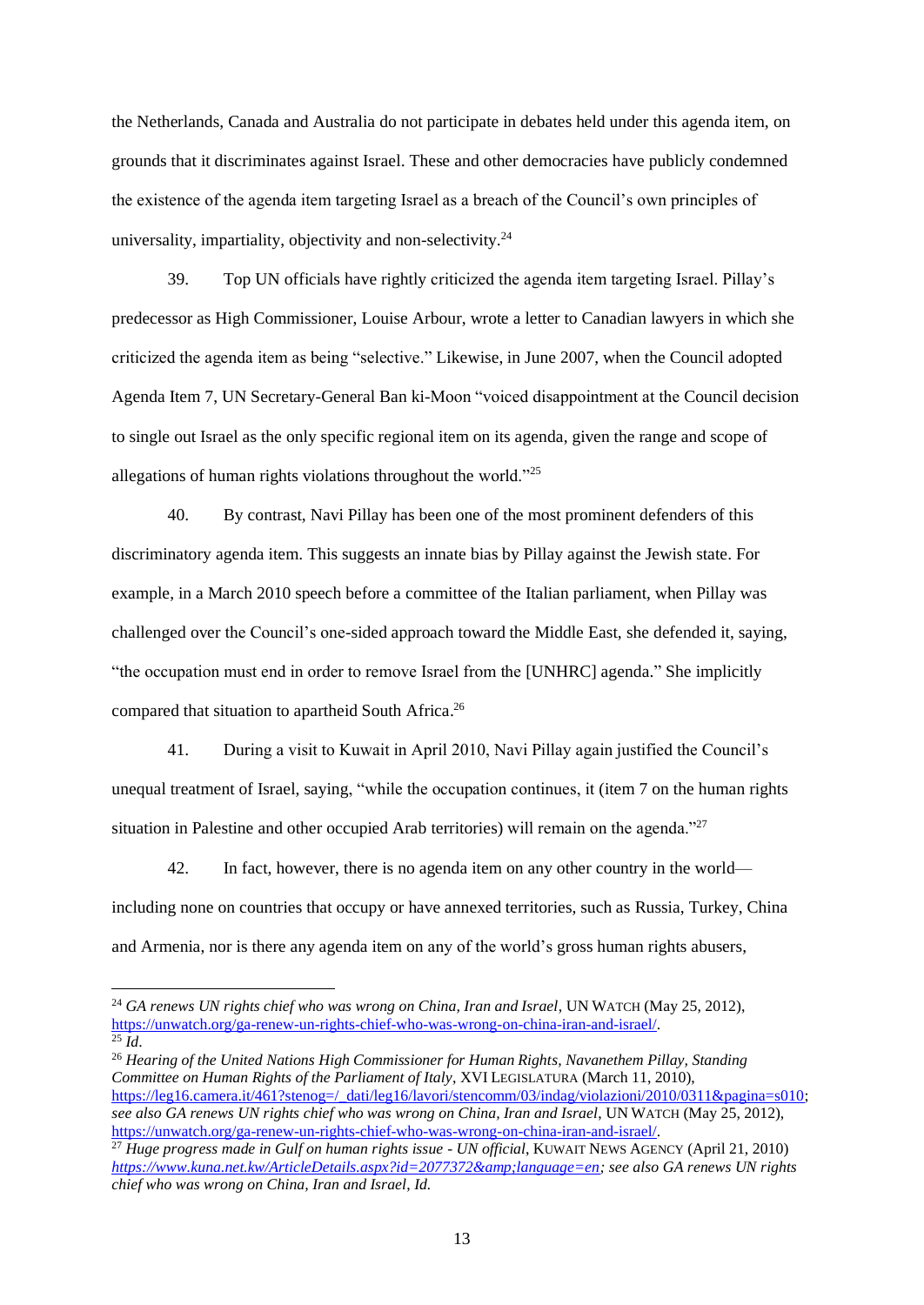including Syria, Iran and North Korea. Pillay's attempt to rationalize the singling out of Israel is baseless.

43. At a February 2011 press conference, Pillay defended the UNHRC against charges of discrimination, insisting that the Council "has not singled out Israel" and claiming that the Council carries out its human rights mandate "without distinction of any kind." <sup>28</sup> By contrast, two weeks earlier, then-Secretary-General Ban ki-Moon had rebuked the UNHRC for singling out certain countries.<sup>29</sup>

44. Pillay reiterated this sentiment at a July 2014 press briefing, in the midst of the summer 2014 war between Hamas and Israel, when she criticized the U.S. for taking a principled stand against the UN's anti-Israel bias. Pillay said she was "appalled at Washington consistently voting against resolutions on Israel" at the UN.<sup>30</sup>

45. After stepping down as High Commissioner, Navi Pillay has continued to defend the UNHRC's agenda item targeting Israel. In her 2017 speech in commemoration of the UN's International Day of Solidarity with the Palestinian People, she said:

> South Africa and Palestine under occupation by Israel, you will recall, were the last two states still subject to colonialism, and therefore fell for consideration under Agenda Item 7 of the old Human Rights Commission. In 1994, when apartheid ended, South Africa came off the radar, and the Israeli occupation of Palestine continues to remain on Agenda Item 7. Now, there is so much criticism of this from Israel, from the United States, and from the lobbies supporting Israel. And they use [the] expression that the Human Rights Council "bashes Israel"... There is…complete hostility to any comparison with apartheid. But the importance of retaining Agenda Item 7 and the occupation *is* that there is continued monitoring by the Human Rights Council on the situation there and the violations.<sup>31</sup>

46. In other words, on repeated occasions, Pillay falsely portrayed the singling-out of Israel on the HRC agenda as the product of a rational decision based on objective criteria, when in

 $\overline{^{29}}$  *Id.* 

<sup>28</sup> *Pillay: UNHRC doesn't single out Israel*, JERUSALEM POST (February 12, 2011), [https://www.jpost.com/middle-east/pillay-unhrc-doesnt-single-out-israel.](https://www.jpost.com/middle-east/pillay-unhrc-doesnt-single-out-israel)

<sup>&</sup>lt;sup>30</sup> REUTERS, Israel must be probed for war crimes by world powers, UN rights chief says, JERUSALEM POST (July 31, 2014), [https://www.jpost.com/operation-protective-edge/israel-must-be-probed-for-war-crimes-by](https://www.jpost.com/operation-protective-edge/israel-must-be-probed-for-war-crimes-by-world-powers-un-rights-chief-says-369589)[world-powers-un-rights-chief-says-369589.](https://www.jpost.com/operation-protective-edge/israel-must-be-probed-for-war-crimes-by-world-powers-un-rights-chief-says-369589)

<sup>31</sup> Navi Pillay, *General statement about colonization, discrimination, and apartheid*, *supra note* 8, [https://www.youtube.com/watch?v=nF61qfb5J-k.](https://www.youtube.com/watch?v=nF61qfb5J-k)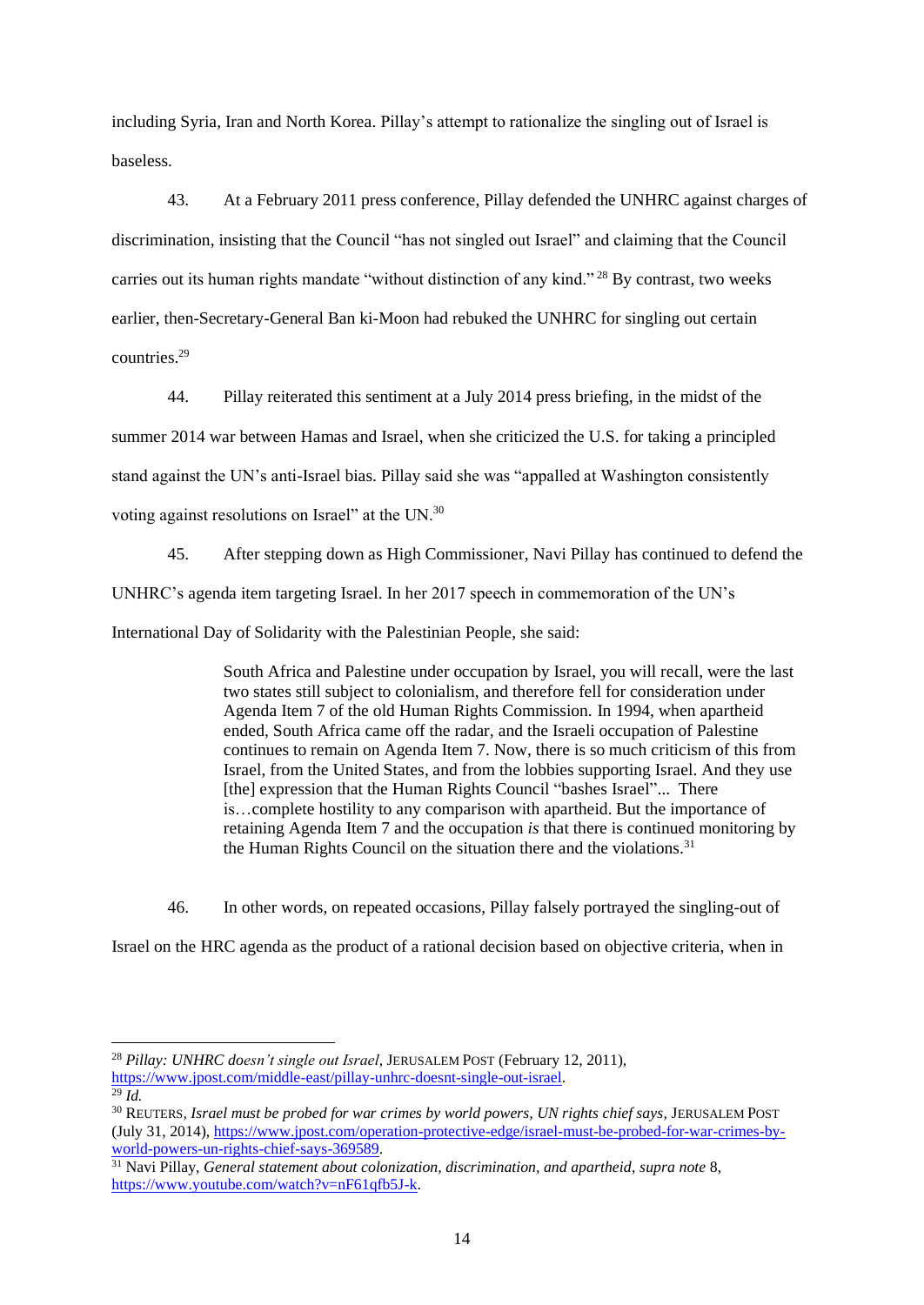fact it was an act of discrimination instituted at the behest of the Arab and Islamic states for political reasons.

### **G. Pillay Pre-Judged Israel Guilty in Prior Gaza Conflicts**

47. Navi Pillay was closely involved with two UNHRC special sessions that created controversial commissions of inquiry—in January 2009 and July 2014—in the wake of conflicts between Israel and the Hamas terrorist group in Gaza. In her later lectures, Pillay takes credit for having made statements that led to the creation of these inquiries.<sup>32</sup> Although it is the 47-nation Council that convenes such sessions and establishes the investigations, Pillay's role as High Commissioner meant that her office oversaw both the hiring and the work of staff for five UNHRC investigative mechanisms targeting Israel, including the Fact-Finding Mission on the 2009 Gaza conflict (for which Pillay's office hired anti-Israel activist Grietje Baars to write key chapters<sup>33</sup>), the Fact-Finding Mission on the 2010 Gaza flotilla, and the Commission of Inquiry on the 2014 Gaza conflict. In each of these cases, Navi Pillay made prominent statements that prejudged Israel's guilt while the conflict was still underway, or just after it had concluded yet before there was any time to investigate and verify the facts. While some of her statements also condemned Hamas for war crimes, she persistently reserved her harshest criticisms for Israel.

48. Pillay's lopsided approach is evident from the facts that Pillay: (a) consistently made a moral equivalence between Israel, a UN Member State and democracy, and the terrorist group Hamas, thus undermining Israel's legal right to self-defense; (b) misapplied international humanitarian law by wrongly using results (*i.e.*, numbers killed and injured on each side) to determine culpability; (c) criticized Israel, not only for its military strikes on Hamas in self-defense against rockets, but also for the precautions it took to mitigate Gaza civilian casualties; (d) suggested Israeli self-defense actions merited harsher scrutiny or that Israel was somehow more culpable because it had

<sup>32</sup> *Former UN Human Rights Chief Navi Pillay Delivers Inaugural Handa Center Lecture on Human Rights*, STANFORD (August 12, 2015),<https://youtu.be/yjJY5Zfy74E?t=2223>

<sup>33</sup> *Request for Investigation into OHCHR Breaches of Neutrality and Conflict of Interest Obligations in Hiring Staff for Goldstone Probe*, UN WATCH (May 25, 2017)[, https://unwatch.org/wp-content/uploads/2017/05/Letter](https://unwatch.org/wp-content/uploads/2017/05/Letter-brief-re-grietje-baars-052517-FINAL-Neuer-to-Guterres.pdf)[brief-re-grietje-baars-052517-FINAL-Neuer-to-Guterres.pdf;](https://unwatch.org/wp-content/uploads/2017/05/Letter-brief-re-grietje-baars-052517-FINAL-Neuer-to-Guterres.pdf) *see also* Hillel Neuer, *Why the Schabas Report Will Be Every Bit as Biased as the Goldstone Report, THE TOWER (March 2015),* [http://www.thetower.org/article/why-the-schabas-report-will-be-every-bit-as-biased-as-the-goldstone-report/.](http://www.thetower.org/article/why-the-schabas-report-will-be-every-bit-as-biased-as-the-goldstone-report/)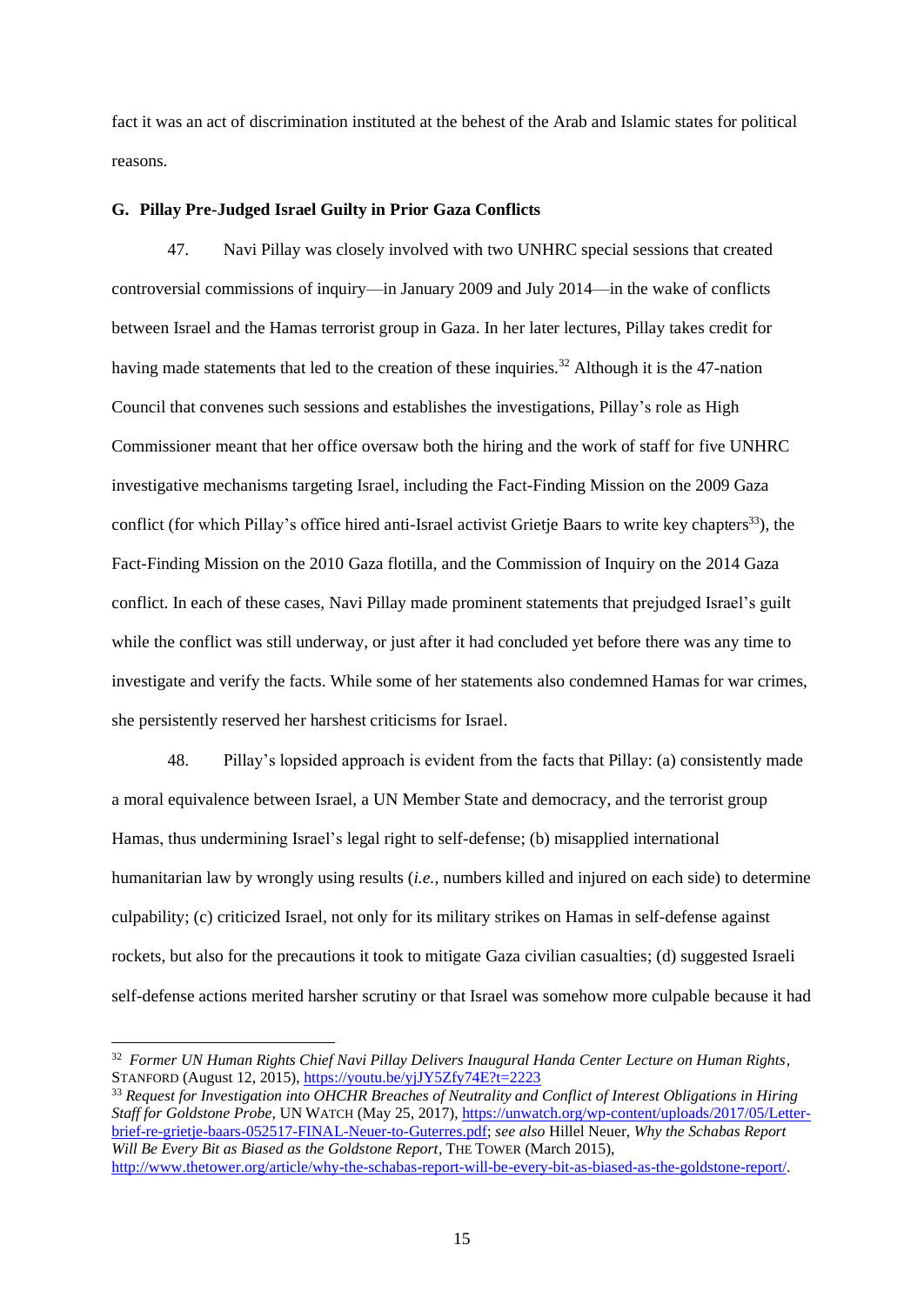an Iron Dome to protect its citizens from Hamas rockets while Gazans did not, and (e) relied on incomplete information, including unverified reports from organizations with a partisan political agenda, to conclude that the Israeli court system could not provide accountability and that therefore Israeli officials must be prosecuted at the International Criminal Court (ICC).

### **Pillay Prejudged Israel Guilty in 2009 Hamas-Israel Conflict**

49. On 28 December 2008, just after hostilities began, Navi Pillay determined that Israel

was using "disproportionate force" in response to indiscriminate Hamas rocket fire. Her office's press

release from that day stated:

While condemning the rocket attacks by Hamas that led to the death of one Israeli civilian, she also strongly condemned Israel's disproportionate use of force resulting in the reported death of more than 270, a large number of which were civilians, and the wounding of over 600 persons. She called on Israel's leaders to uphold international humanitarian law principles, especially those relating to proportionality in the use of military force and the prevention of collective punishment and the targeting of civilians.<sup>34</sup>

50. During the 10 January 2009 Special Session, more than a week before the conclusion

of hostilities, Navi Pillay rushed to accuse Israel of international law violations and collective

punishment. She said:

Let me also underscore that while indiscriminate rocket attacks against civilian targets in Israel are unlawful, Israel's responsibility to fulfill its international obligations is completely independent from the compliance of Hamas with its own obligations under international law. The obligation of a state to protect civilian life is not subject to reciprocity…Article 33 of the Fourth Geneva Convention prohibits collective penalties or punishment of a civilian population.<sup>35</sup>

51. In both statements, then-High Commissioner Pillay morally equated Israel with

Hamas. Furthermore, she qualified her brief criticism of Hamas and ultimately blamed Israel for the loss of civilian life. The gist of her remarks was that Hamas may be acting unlawfully, but what Israel is doing is far worse and deserved the bulk of the UN's attention, condemnation and moral outrage.

<sup>34</sup> *UN human rights chief expresses her grave concern in the escalating violence in Gaza*, OHCHR (December 28, 2008),

[https://newsarchive.ohchr.org/EN/NewsEvents/Pages/DisplayNews.aspx?NewsID=9448&LangID=E.](https://newsarchive.ohchr.org/EN/NewsEvents/Pages/DisplayNews.aspx?NewsID=9448&LangID=E) <sup>35</sup> Tovah Lazaroff, *UNHRC set to censure Israel for 21st time*, JERUSALEM POST (January 9, 2009), [https://www.jpost.com/israel/unhrc-set-to-censure-israel-for-21st-time.](https://www.jpost.com/israel/unhrc-set-to-censure-israel-for-21st-time)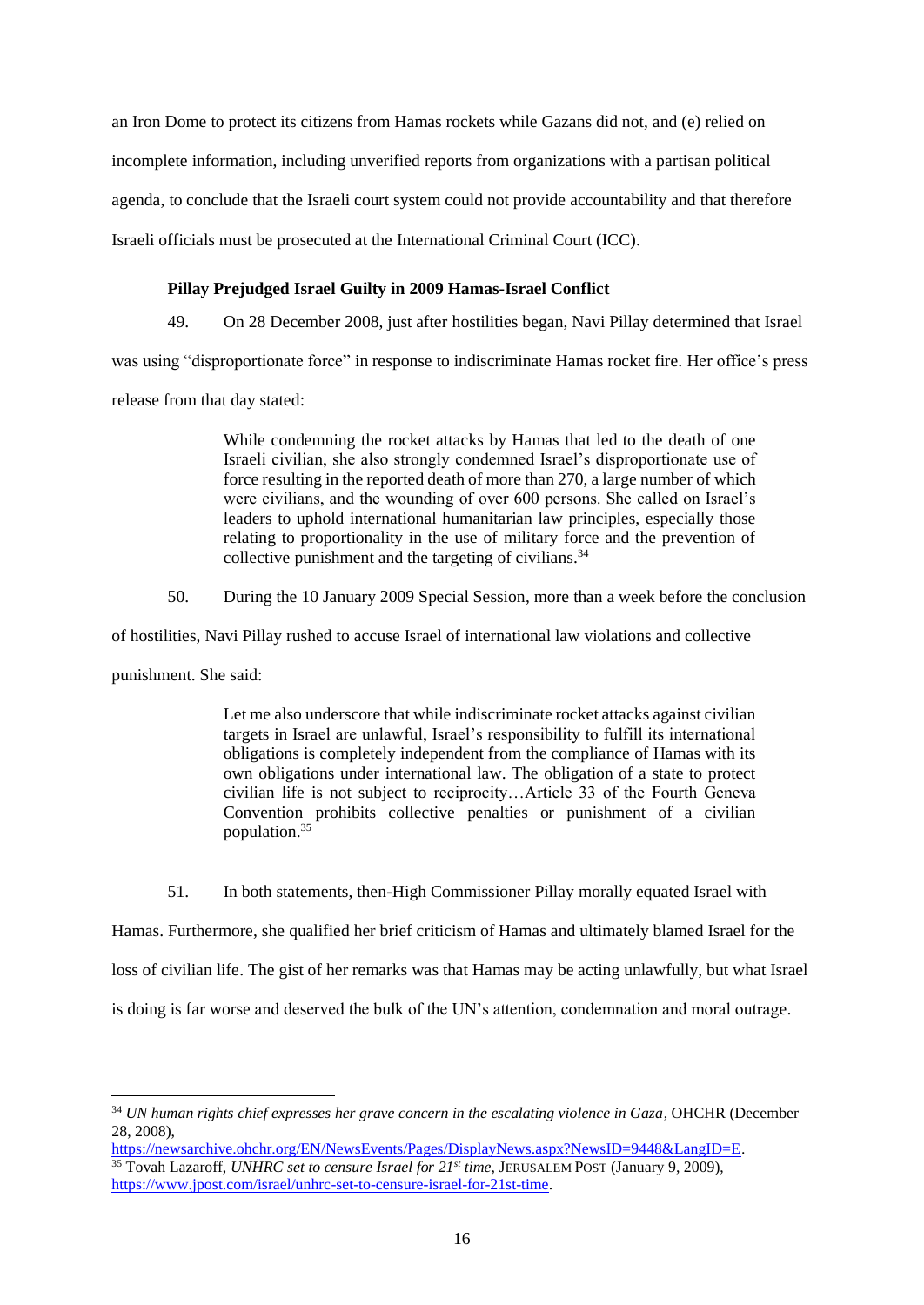52. In contrast to Pillay, certain other UN officials were more balanced. UN Under-Secretary-General for Humanitarian Affairs John Holmes spoke out against "the reckless and cynical use of civilian installations by Hamas."<sup>36</sup>

53. Also in contrast to Pillay, several major democracies supported Israel's right to selfdefense. U.S. President George W. Bush blamed the violence on Hamas. "This recent outburst of violence was instigated by Hamas — a Palestinian terrorist group supported by Iran and Syria that calls for Israel's destruction." Canada's Foreign Minister Lawrence Cannon said that "Israel has a clear right to defend itself against the continued rocket attacks by Palestinian militant groups which have deliberately targeted civilians."<sup>37</sup> German Chancellor Angela Merkel stressed Israel's right to self-defense and stated that responsibility for the conflict lies "clearly and exclusively" with Hamas, which must "immediately and permanently" cease attacks on Israel.<sup>38</sup> Pillay, however, took the opposite position.

### **Pillay Prejudged Israel Guilty Within Hours of 2010 Flotilla Incident**

54. On 31 May 2010, mere hours after Israeli soldiers were attacked as they tried to intercept a flotilla of ships to stop them from forcefully breaching Israel's lawful military blockade of Gaza, Navi Pillay immediately charged Israel with "disproportionate use of force." She said:

> I unequivocally condemn what appears to be disproportionate use of force, resulting in the killing and wounding of so many people attempting to bring much-needed aid to the people of Gaza, who have now been enduring a blockade for more than three years.<sup>39</sup>

55. In her statement, Pillay predetermined that Israel's Gaza blockade was illegal. In

language that she has never used on any other country, Pillay accused Israel of showing "perpetual

<sup>38</sup> Benjamin Weinthal, *Merkel: The terror of Hamas cannot be accepted German leader's pro-Israel stance criticized as demonstrations spread*, JERUSALEM POST (January 4, 2009),

[https://www.pressreader.com/israel/jerusalem-post/20090104/281608121305807.](https://www.pressreader.com/israel/jerusalem-post/20090104/281608121305807) <sup>39</sup> *UN human rights chief condemns violent interception of Gaza aid flotilla*, OHCHR (May 31, 2010), [https://newsarchive.ohchr.org/EN/NewsEvents/Pages/DisplayNews.aspx?NewsID=10079&LangID=E.](https://newsarchive.ohchr.org/EN/NewsEvents/Pages/DisplayNews.aspx?NewsID=10079&LangID=E)

<sup>36</sup> *Israel must allow full access for aid and supplies to rehabilitate Gaza – UN relief chief*, UN NEWS (January 27, 2009), [https://news.un.org/en/story/2009/01/289082-israel-must-allow-full-access-aid-and-supplies](https://news.un.org/en/story/2009/01/289082-israel-must-allow-full-access-aid-and-supplies-rehabilitate-gaza-un-relief)[rehabilitate-gaza-un-relief.](https://news.un.org/en/story/2009/01/289082-israel-must-allow-full-access-aid-and-supplies-rehabilitate-gaza-un-relief)

<sup>37</sup> David M. Weinberg, *Canada's important support for Israel*, JERUSALEM POST (January 9, 2014), [https://www.jpost.com/opinion/columnists/canadas-important-support-for-israel-337711.](https://www.jpost.com/opinion/columnists/canadas-important-support-for-israel-337711)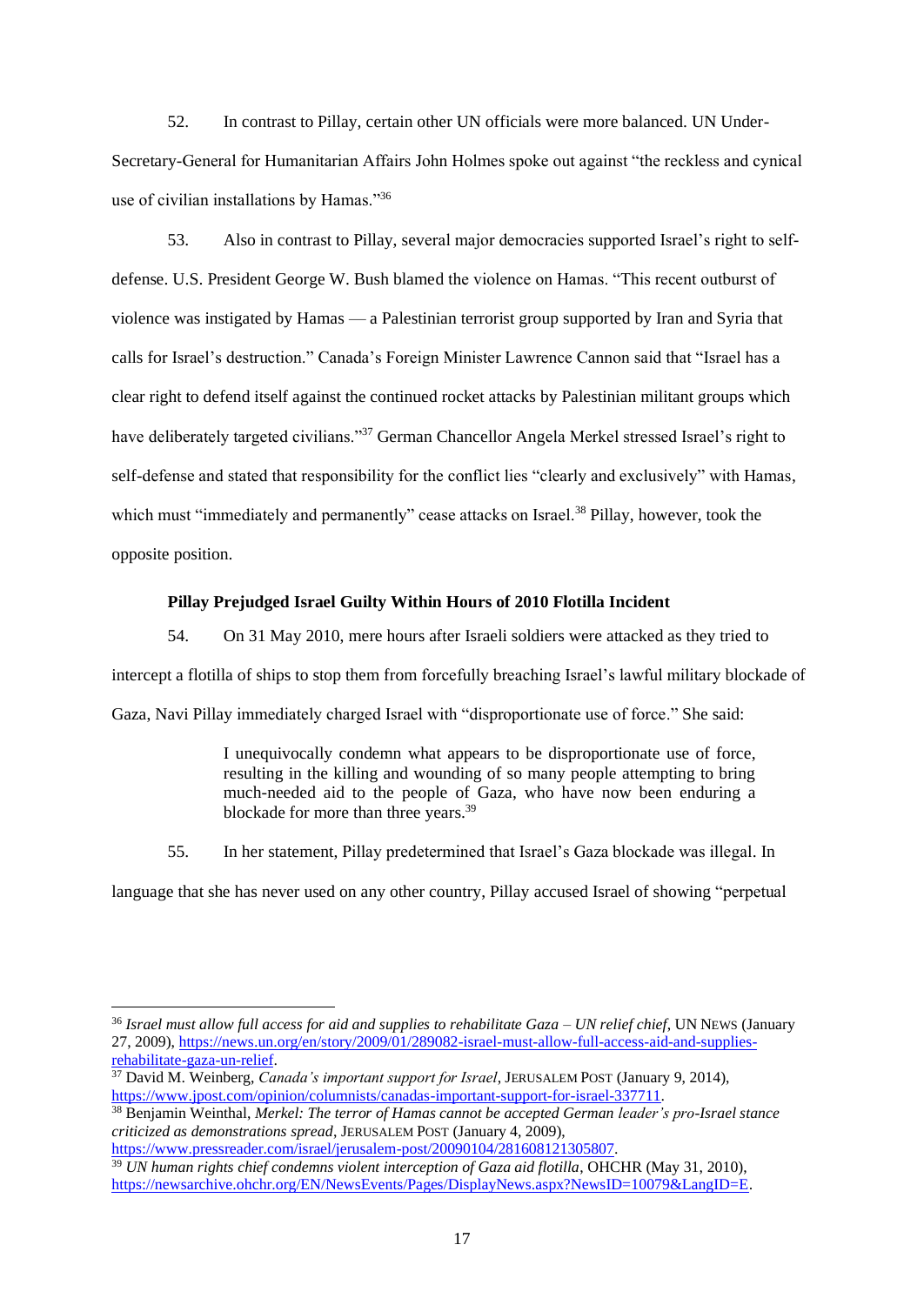disdain" for international law. She urged Israel to "heed the almost unanimous international view that the continued blockade of Gaza is both inhumane and illegal," while proclaiming:

> The blockade lies at the heart of so many of the problems plaguing the Israel-Palestine situation, as does the impression that the Israeli Government treats international law with perpetual disdain. If the blockade had been lifted, there would be no need for flotillas like this.<sup>40</sup>

56. In a media interview a few days later, on 5 June 2010, Pillay went so far as to imply that the Israeli blockade constituted "starvation" of civilians. "International humanitarian law prohibits starvation of civilians as a method of warfare and…it is also prohibited to impose collective punishment on civilians," she said.<sup>41</sup>

57. In contrast to Pillay, some in the UN human rights system had completely different reactions. Ruth Wedgwood, an expert of the 18-member United Nations Human Rights Committee, and a professor of international law at Johns Hopkins University, said the ships were legally required to allow the Israelis to board. "This was a made-for-TV confrontation," she said. "It ought to have been resolved by having the Freedom Flotilla submit to search. Then you could have had a principled dispute about whether Israel is refusing humanitarian aid to Gaza."<sup>42</sup>

58. Likewise contradicting Pillay was the UN Secretary-General's 2011 Panel of Inquiry on the Flotilla incident, led by former New Zealand Prime Minister Sir Geoffrey Palmer, which found that Israel's Gaza blockade is legal under international law. "Israel faces a real threat to its security from militant groups in Gaza," determined the UN inquiry. "The naval blockade was imposed as a legitimate security measure in order to prevent weapons from entering Gaza by sea and its implementation complied with the requirements of international law."43

59. The UN's Palmer Report also expressly found that Israel had taken steps to ensure that the humanitarian aid carried by the Flotilla would reach Gaza, contradicting Pillay's preposterous suggestion that Israel was engaging in "starvation" of civilians:

<sup>40</sup> *Id*.

<sup>41</sup> *Gaza blockade illegal, must be lifted-UN's Pillay*, REUTERS (June 5, 2010),

[https://www.reuters.com/article/israel-flotilla-un-idUSLDE65404020100605.](https://www.reuters.com/article/israel-flotilla-un-idUSLDE65404020100605)

<sup>42</sup> *Israel's blockade of Gaza is legal, many scholars say*, SAN FRANCISCO CHRONICLE (June 5, 2010), [https://www.sfgate.com/world/article/Israel-s-Gaza-blockade-legal-many-scholars-say-3186426.php.](https://www.sfgate.com/world/article/Israel-s-Gaza-blockade-legal-many-scholars-say-3186426.php)

<sup>43</sup> *Report of the Secretary-General's Panel of Inquiry on the 31 May 2010 Flotilla Incident* (September 2011), [https://reliefweb.int/sites/reliefweb.int/files/resources/Full\\_Report\\_2235.pdf.](https://reliefweb.int/sites/reliefweb.int/files/resources/Full_Report_2235.pdf)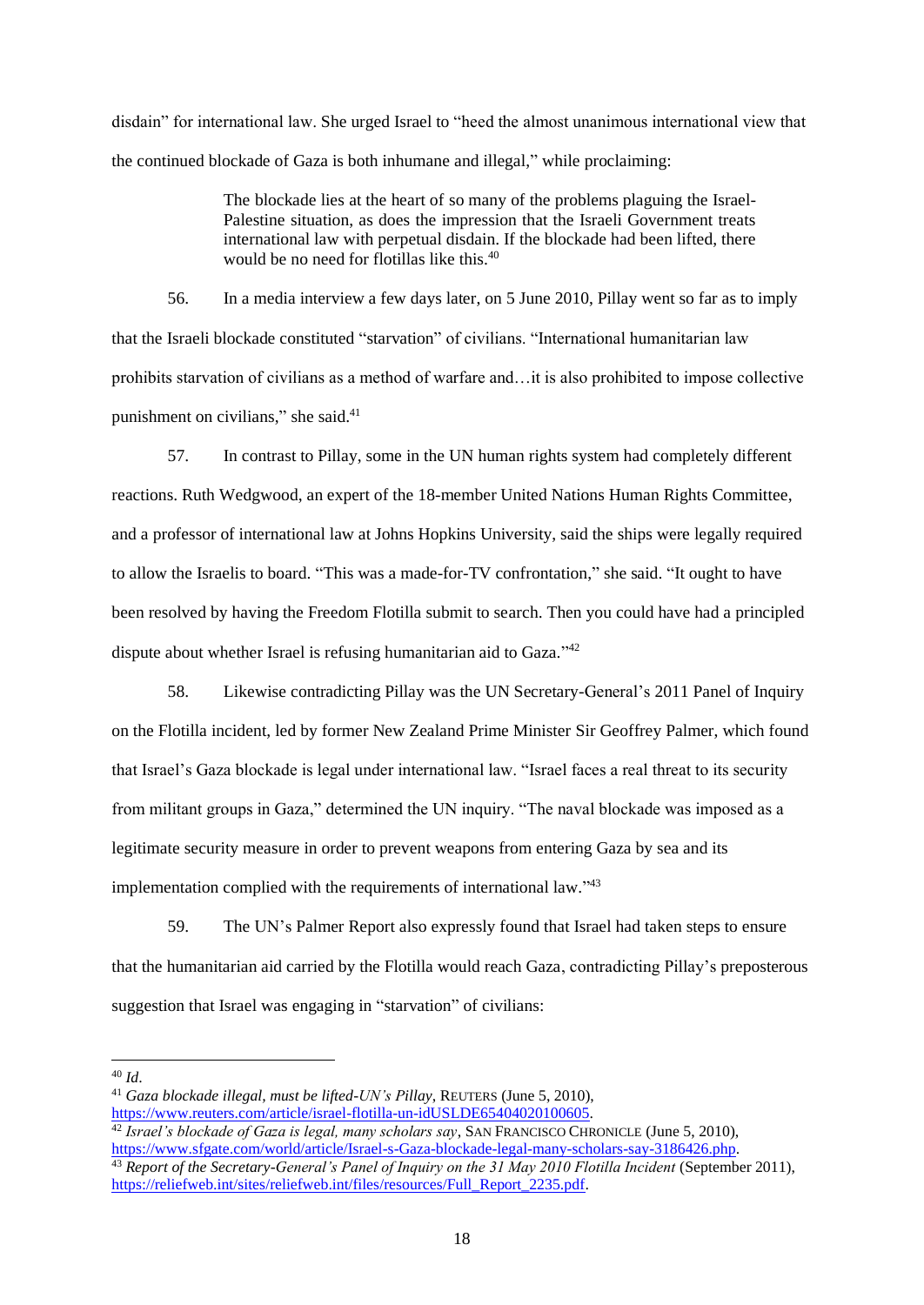Humanitarian missions must respect the security arrangements put in place by Israel. They must seek prior approval from Israel and make the necessary arrangements with it. This includes meeting certain conditions such as permitting Israel to search the humanitarian vessels in question. The Panel notes provision was made for any essential humanitarian supplies on board the vessels to enter Gaza via the adjacent Israeli port of Ashdod, and such an offer was expressly made in relation to the goods carried on the flotilla.<sup>44</sup>

60. Once again, in this incident as with others, what is clear is that across a spectrum of

views, Navi Pillay stood out by adopting the most anti-Israel position.

# **Pillay Prejudged Israel Guilty in 2014 Hamas-Israel War**

61. Hamas' June 2014 kidnapping and murder of three Israeli teens was followed by

Hamas rocket attacks against Israeli cities. In response, Navi Pillay described Israel's actions to

defend against illegal Hamas rockets as worse than the rocket attacks themselves, effectively negating

Israel's right to self-defense. In a 3 July 2014 press statement, she said "I utterly condemn these

rocket attacks and more especially I condemn Israel's excessive acts of retaliation."<sup>45</sup>

62. In a rare criticism of a UN official, Canadian Foreign Affairs Minister John Baird

rebuked Pillay:

Canada rejects UN High Commissioner for Human Rights Navi Pillay's uncalled-for criticism of Israel's response to rocket attacks from Gaza. Focusing her comments on Israel is neither helpful nor reflective of the reality of this crisis. There must be no moral equivalence between Hamas, a listed terrorist organization, and its blatant disregard for human life, and the liberal democratic State of Israel's duty and obligation to defend its people from cowardly and indiscriminate attacks…<sup>46</sup>

63. Other world leaders likewise supported Israel's right to self-defense. U.S. President

Barack Obama reaffirmed his "strong support for Israel's right to defend itself. No nation should accept rockets being fired into its borders, or terrorists tunnelling into its territory."<sup>47</sup> British Prime

Minister David Cameron said: "I have been clear throughout this crisis that Israel has the right to

 $44$  *Id.* at **[80.**]

<sup>45</sup> *Israel Boosts Forces Near Gaza As Border Heats Up*, CHANNELSTV (July 3, 2014), [https://www.channelstv.com/tag/navi-pillay/.](https://www.channelstv.com/tag/navi-pillay/)

<sup>46</sup> *Canada Rejects UN High Commissioner for Human Rights' Criticism of Israel's Response to Rocket Attacks from Gaza*, GLOBAL AFFAIRS CANADA (July 12, 2014),

[https://www.canada.ca/en/news/archive/2014/07/canada-rejects-high-commissioner-human-rights-criticism](https://www.canada.ca/en/news/archive/2014/07/canada-rejects-high-commissioner-human-rights-criticism-israel-response-rocket-attacks-gaza.html)[israel-response-rocket-attacks-gaza.html.](https://www.canada.ca/en/news/archive/2014/07/canada-rejects-high-commissioner-human-rights-criticism-israel-response-rocket-attacks-gaza.html)

<sup>47</sup> *Transcript @ThisHour With Berman and Michaela*, CNN (July 18, 2014), [http://edition.cnn.com/TRANSCRIPTS/1407/18/ath.02.html.](http://edition.cnn.com/TRANSCRIPTS/1407/18/ath.02.html)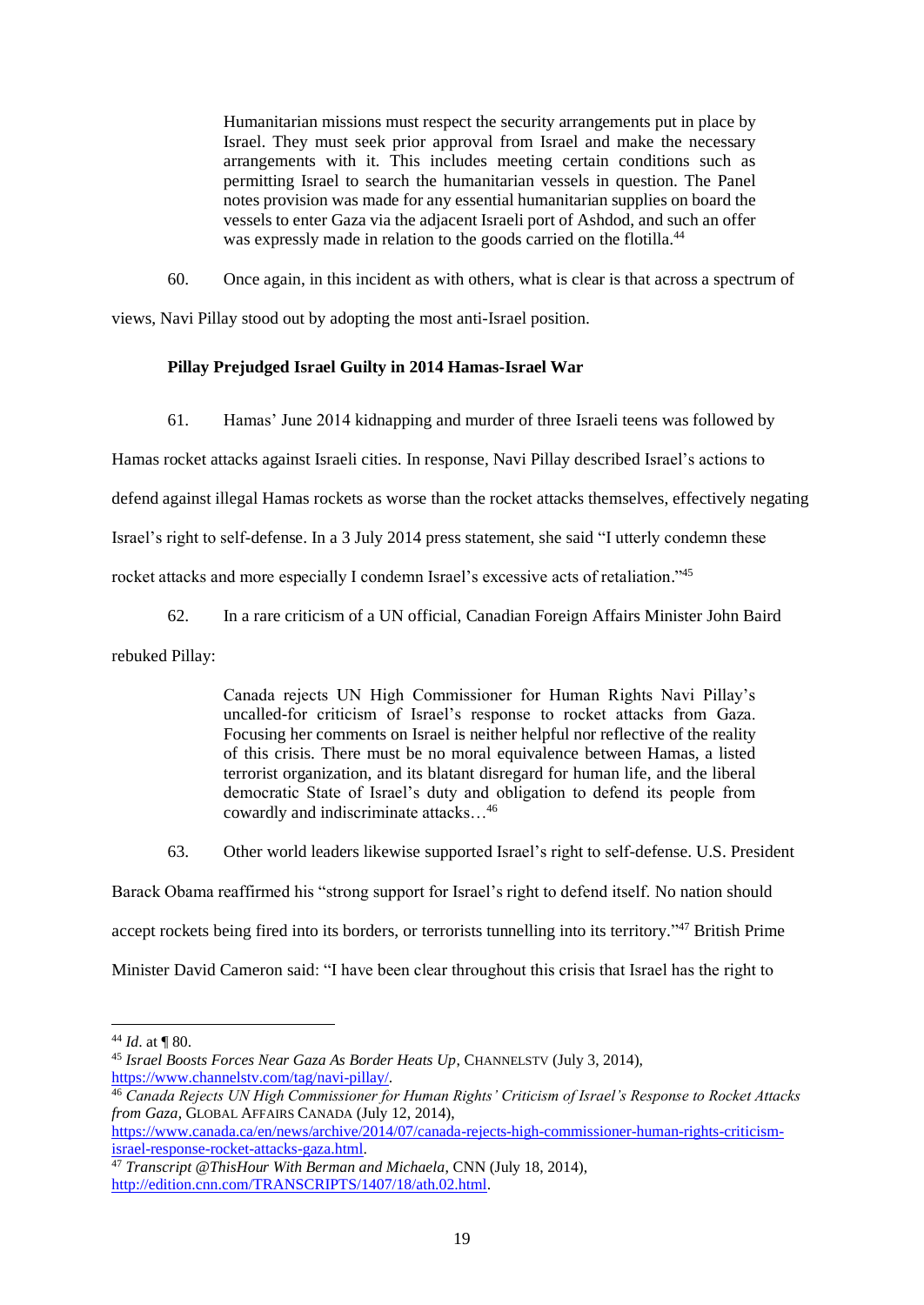defend itself." <sup>48</sup> He also emphasized that the war "was triggered by Hamas raining hundreds of rockets on Israeli cities, indiscriminately targeting civilians in contravention of all humanitarian law norms." <sup>49</sup> Australian Prime Minister Tony Abbott said: "We support Israel's right to self-defense and we deplore the attacks on Israel from Gaza."<sup>50</sup>

64. Nevertheless, Pillay continued to impugn Israel. In her 23 July 2014 statement to the UNHRC Special Session, while the conflict was still ongoing, Navi Pillay precipitously accused Israel of "war crimes." Citing examples of Israeli strikes that killed Palestinian civilians, she said:

> These are just a few examples where there seems to be a strong possibility that international humanitarian law has been violated, in a manner that could amount to war crimes. Every one of these incidents must be properly and independently investigated.<sup>51</sup>

65. Although she did condemn some violations by Hamas, Pillay made a point to qualify

that: "However, international law is clear: actions of one party do not absolve the other party of the

need to respect its obligations under international law." She went out of her way to criticize, rather

than praise, the precautions taken by Israel to minimize civilian casualties, accusing Israel, not

Hamas, of "disregard for international humanitarian law and for the right to life."<sup>52</sup> In a word, she said

both Israel and Hamas were equally violating international law, but that Israel bore the greater

responsibility.

66. A few days later, on 31 July 2014, weeks before the ceasefire, Navi Pillay again

adjudged Israel guilty of war crimes, for alleged targeting of UN schools:

Six UN schools have now been hit, including another deadly strike on 24 July that also killed civilians. The shelling and bombing of UN schools which have resulted in the killing and maiming of frightened women and children and civilian men, including UN staff, seeking shelter from the conflict are horrific acts and may possibly amount to war crimes.<sup>53</sup>

<sup>48</sup> *Prime Minister's statement in Ukraine and Gaza*, GOV.UK (July 21, 2014),

[https://www.gov.uk/government/speeches/prime-ministers-statement-on-ukraine-and-gaza.](https://www.gov.uk/government/speeches/prime-ministers-statement-on-ukraine-and-gaza)  $\overline{49}$   $\overline{l}d$ .

<sup>50</sup> *Abbott: 'Israel's right to self-defense,'* AUSTRALIAN JEWISH NEWS (July 18, 2014), [https://www.australianjewishnews.com/abbott-israels-right-to-self-defence/.](https://www.australianjewishnews.com/abbott-israels-right-to-self-defence/)

<sup>51</sup> *Statement by Navi Pillay, UN High Commissioner for Human Rights at the Human Rights Council 21st Special Session: Human Rights Situation in the Occupied Palestinian Territory, including East Jerusalem*, OHCHR (July 23, 2014),

[https://www.ohchr.org/EN/NewsEvents/Pages/DisplayNews.aspx?NewsID=14893&LangID=E.](https://www.ohchr.org/EN/NewsEvents/Pages/DisplayNews.aspx?NewsID=14893&LangID=E)  $\overline{52}$  *Id.* 

<sup>53</sup> *Pillay condemns continuing attacks on civilians in Gaza*, OHCHR (July 31, 2014), [https://www.ohchr.org/EN/NewsEvents/Pages/DisplayNews.aspx?NewsID=14916&LangID=E.](https://www.ohchr.org/EN/NewsEvents/Pages/DisplayNews.aspx?NewsID=14916&LangID=E)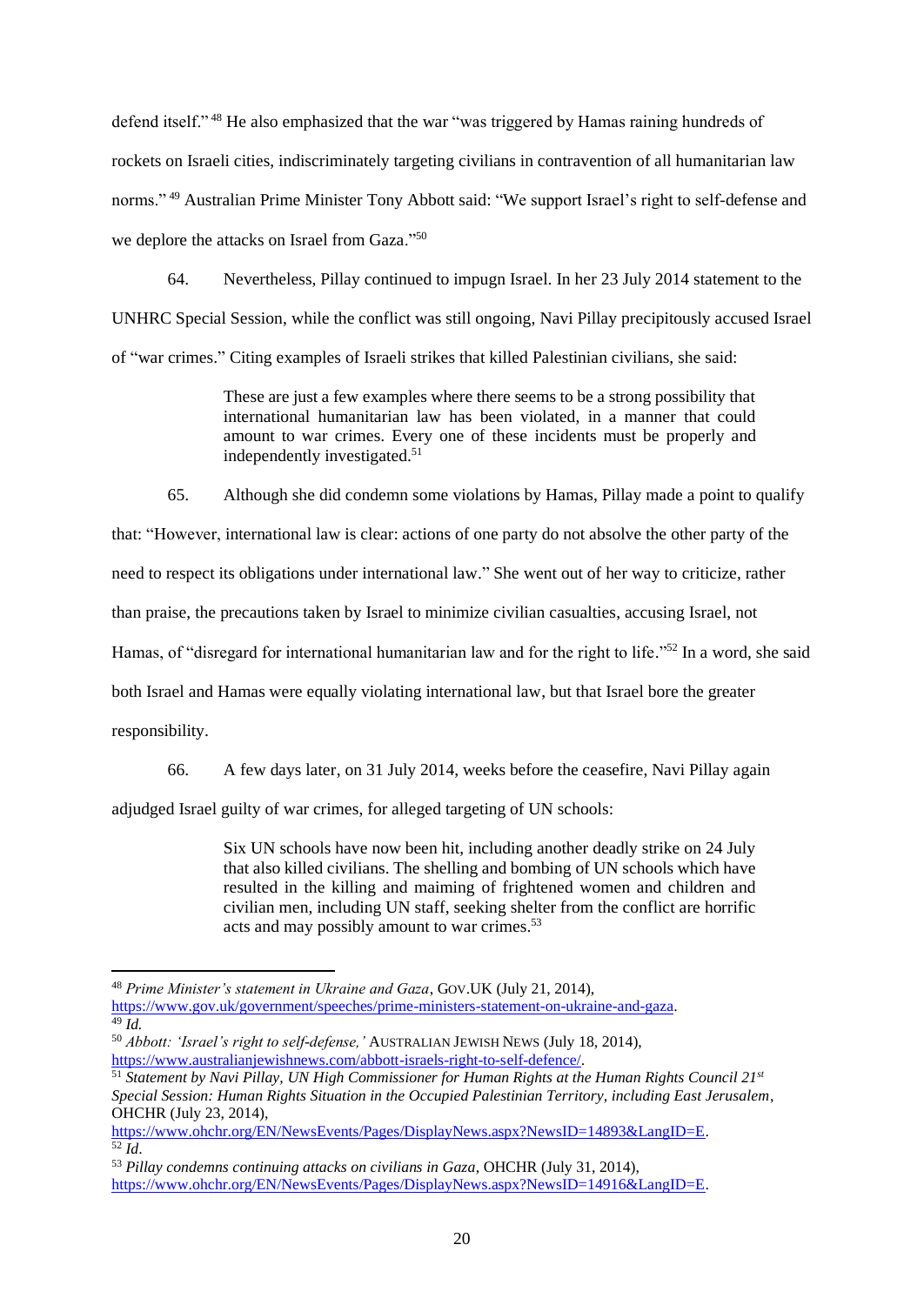67. Significantly, the UN itself later admitted that it was "highly likely" that armed groups in Gaza had used UNRWA schools for weapons storage and to launch rocket attacks during the 2014 war.<sup>54</sup>

68. In the 31 July statement, Pillay charged Israel with "killing entire families" and said that "the numbers don't begin to adequately tell the tale of the ongoing human tragedy in Gaza." By quoting a Palestinian child who had wished for "a Palestinian 'Iron Dome' protecting him and his family from Israeli attacks," Pillay implied that the fact that Israel had developed this defense technology which the Palestinians did not possess somehow weakened Hamas's culpability while strengthening Israel's obligations.

69. Pillay's lopsided approach is evident from the fact that less than ten percent of her 31 July statement addressed violations by Hamas, which was not even referred to by name. Rather, she generically condemned "armed groups in Gaza" for rocket attacks, and for locating military assets in densely populated civilian areas. However, as in previous statements, Pillay qualified this by saying that such violations did not "excuse either party from their continuing obligations to protect civilians and respect the core principles of distinction, proportionality and precautions in attack."

70. In a separate news briefing Navi Pillay made her views clear when she accused Israel of deliberately defying international law. "I would say that they [Israel] appear to be defying...deliberate defiance of obligations that international law poses on Israel," she said.<sup>55</sup> Rather than praising Israel's pioneering Iron Dome defense technology which protects its citizens from Hamas rockets, she implied this was a bad thing. At the briefing, Pillay attacked the United States not only for providing Israel with weapons, but also for providing close to \$1 billion to support Israel's Iron Dome defense system "to protect the Israelis from rocket attacks," while "no such protection has been provided to Gazans against the shelling."<sup>56</sup> Pillay failed to recognize that Israel built bomb

<sup>54</sup> *UN admits Palestinians fired rockets from UNRWA schools*, UN WATCH (April 7, 2015), [https://unwatch.org/un-admits-palestinians-fired-rockets-unrwa-schools/.](https://unwatch.org/un-admits-palestinians-fired-rockets-unrwa-schools/)

<sup>55</sup> REUTERS*, Israel must be probed for war crimes by world powers, UN rights chief says,* JERUSALEM POST (July 31, 2014), [https://www.jpost.com/operation-protective-edge/israel-must-be-probed-for-war-crimes-by](https://www.jpost.com/operation-protective-edge/israel-must-be-probed-for-war-crimes-by-world-powers-un-rights-chief-says-369589)[world-powers-un-rights-chief-says-369589.](https://www.jpost.com/operation-protective-edge/israel-must-be-probed-for-war-crimes-by-world-powers-un-rights-chief-says-369589) <sup>56</sup> *Id*.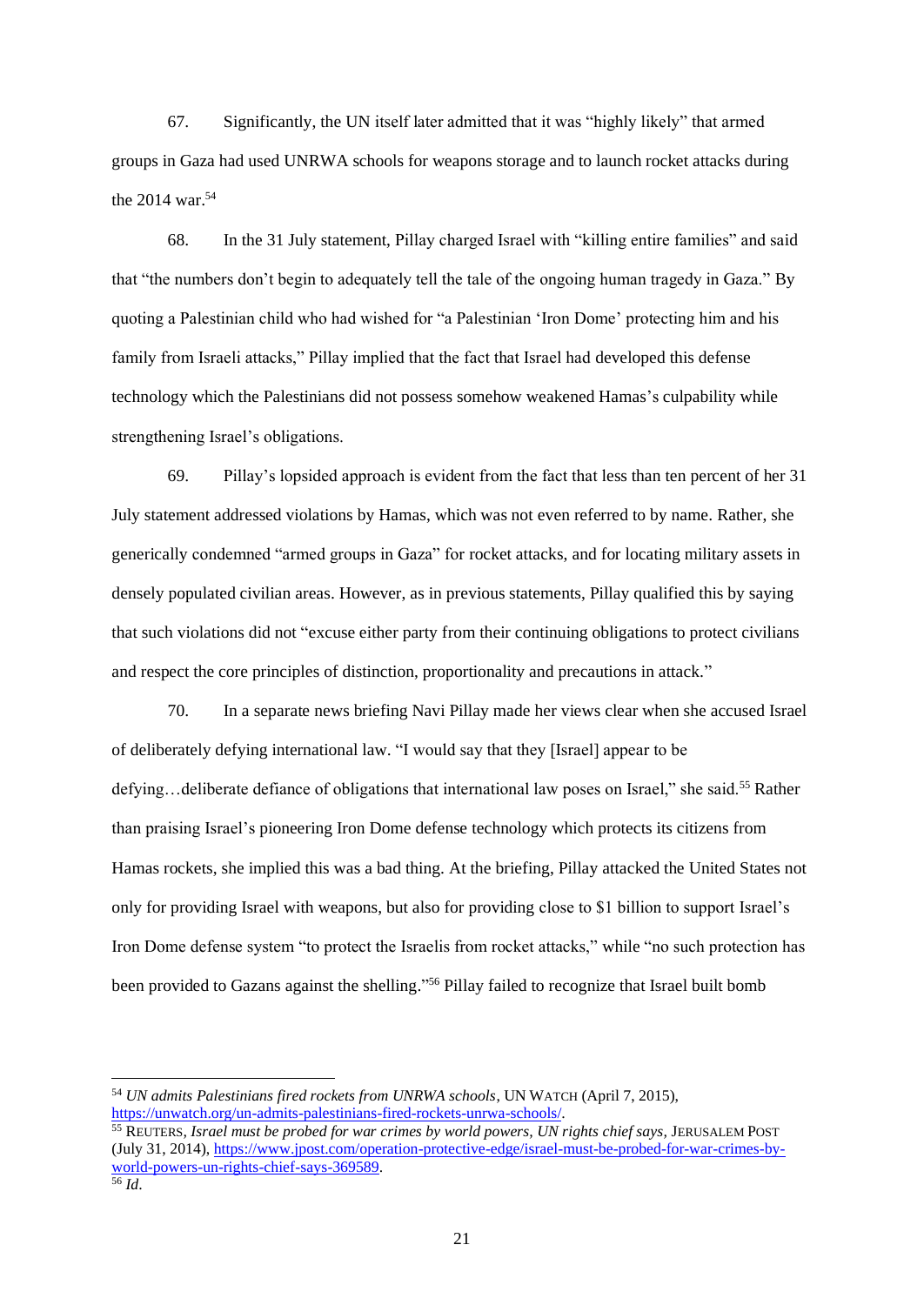shelters and anti-missile systems to defend its citizens, while Hamas chose to build terror tunnels for its gunmen, and to use Palestinian civilians as human shields.

71. Finally, Pillay called for an ICC probe to pursue criminal complaints against Israeli officials. She dismissed the Israeli justice system, stating that "accountability and justice cannot be expected to be achieved through (Israeli) domestic proceedings," due to "lack of adequate investigations by Israel."<sup>57</sup> Pillay's conclusion was not based on an independent investigation into Israel's military justice system, but rather on reports by organizations sharing the same partisan political agenda, and on one public report by Israel's Military Advocate General ("MAG") regarding one Israeli military operation, which did not provide the full picture. 58

72. In November 2014, after stepping down as High Commissioner, Pillay published an op-ed in the *New York Times* supporting the Palestinian bid to join the ICC, even though the purpose of this endeavor was to label Israel as a war criminal and it was strongly opposed by the U.S., Israel, and other allies. Pillay said Palestinian membership in the ICC would cause Israel to no longer "shell hospitals" or "shoot down children."<sup>59</sup>

#### **LEGAL DISCUSSION**

### **A. International Law Requires Fact-Finders to Be Impartial**

73. International fact-finding in the field of human rights is considered a quasi-judicial

process that should be guided by the relevant substantive and procedural rules of international law.<sup>60</sup>

These are not rigid but should be consistent with the principles of natural justice and due process—a

<sup>57</sup> *Id*.

<sup>58</sup> *Statement by Navi Pillay, UN High Commissioner for Human Rights at the Human Rights Council 21st Special Session: Human Rights Situation in the Occupied Palestinian Territory, including East Jerusalem*, OHCHR (July 23, 2014),

[https://www.ohchr.org/EN/NewsEvents/Pages/DisplayNews.aspx?NewsID=14893&LangID=E.](https://www.ohchr.org/EN/NewsEvents/Pages/DisplayNews.aspx?NewsID=14893&LangID=E) In his report, Israel's MAG decided not to open criminal investigations into 65 incidents from its November 2012 war with Hamas based on recommendations from the MAG's special operational legal division for investigating war crimes allegations and a committee of senior battle commanders. *See* Yonah Jeremy Bob, *MAG rejects Pillar of Defense investigations*, JERUSALEM POST (April 14, 2013)[, https://www.jpost.com/national-news/mag-rejects](https://www.jpost.com/national-news/mag-rejects-pillar-of-defense-criminal-investigation-309804)[pillar-of-defense-criminal-investigation-309804.](https://www.jpost.com/national-news/mag-rejects-pillar-of-defense-criminal-investigation-309804) While the report was criticized by certain NGOs, Pillay did not explain how the report established Israel's justice system to be deficient.

<sup>59</sup> Navi Pillay, *Europe is Blocking Mideast Peace*, NEW YORK TIMES (November 7, 2014), [https://www.nytimes.com/2014/11/07/opinion/europe-is-blocking-mideast-peace.html?referrer=.](https://www.nytimes.com/2014/11/07/opinion/europe-is-blocking-mideast-peace.html?referrer=)

<sup>60</sup> *See* Bertrand Ramcharan, *Substantive Law Applicable*, in B.G. Ramcharan, ed., INTERNATIONAL LAW AND FACT-FINDING IN THE FIELD OF HUMAN RIGHTS, at p. 26 (Boston and London, 1982).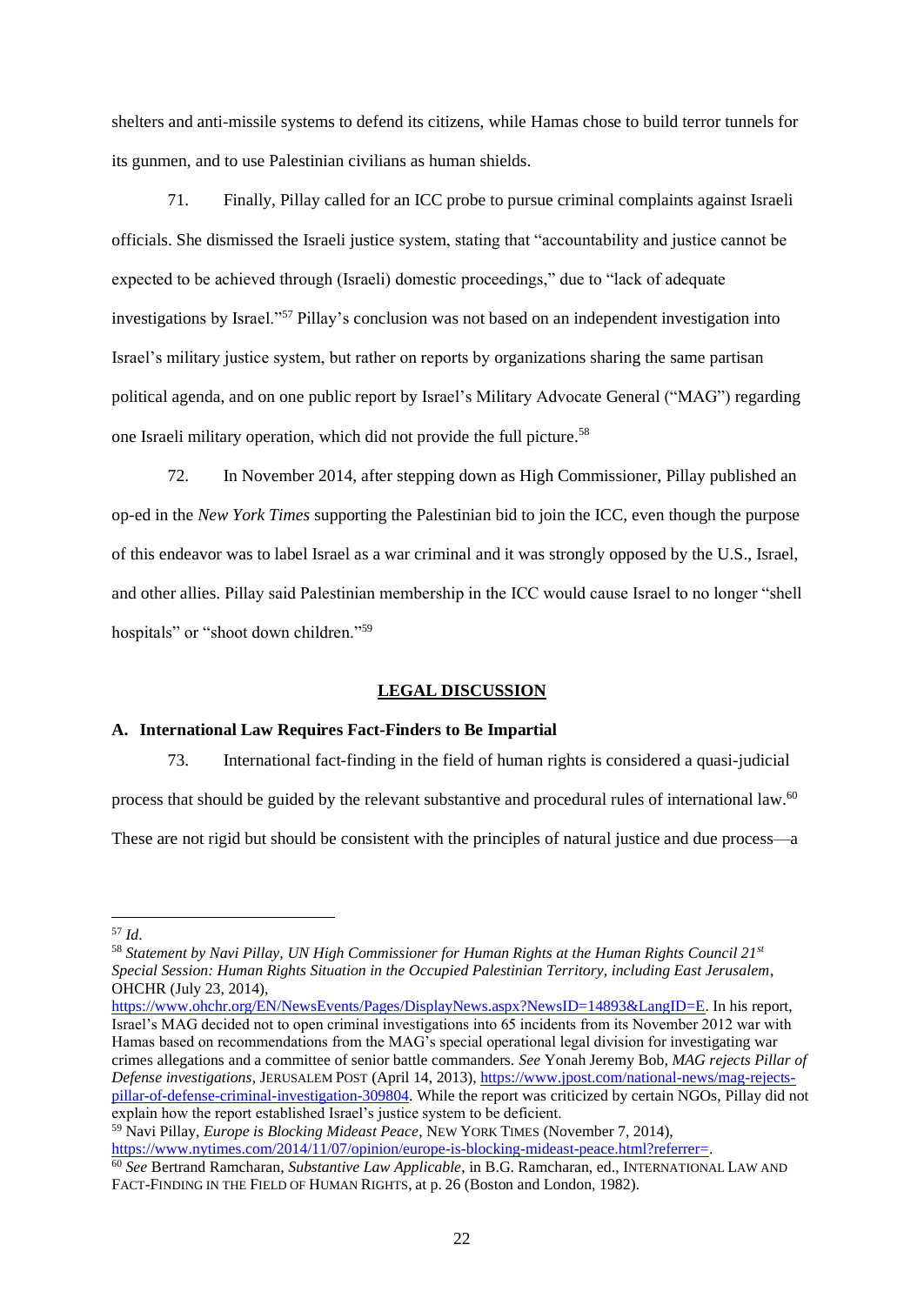necessity for the fact-finding to be a credible procedure.<sup>61</sup> It is generally recognized that the credibility of fact-finding depends on the observance of fair rules of procedure.

74. The minimal rules of due process require that fact-finders in the human rights field be impartial.<sup>62</sup> According to Professor Thomas M. Franck, the late NYU scholar and former president of the American Society of International Law, this requirement implies that "the persons conducting an investigation should be, and should be seen to be, free of commitment to a preconceived outcome."<sup>63</sup> The credibility and impact of fact-finding depend upon the extent to which it is perceived to have been objective, fair and impartial. In the words of Professor Franck, fact-finding must be "as impartial and as fair to the parties as procedural and evidentiary rules can render it without making the inquiry's task impossible, not merely for ethical reasons but in order to maximize the credibility and impact of the facts found."<sup>64</sup>

75. Similarly, in K. T. Samson's outline of the procedural law applicable to international fact-finding in the field of human rights, the International Labor Organization's former coordinator for human rights cited this principle first: "A basic requirement is to ensure the impartiality and objectivity of the fact-finders."<sup>65</sup>

76. There is no one set of comprehensive standards adopted by the United Nations to govern UN fact-finding.<sup>66</sup> However, a statement of general standards is found in the Declaration on Fact-finding by the UN in the Field of the Maintenance of International Peace and Security ("Declaration on Fact-Finding"). <sup>67</sup> Impartiality is twice listed as a requirement. Article 3 provides: "Fact-finding should be comprehensive, objective, impartial and timely." Article 25 renders this obligatory: "Fact-finding missions have an obligation to act in strict conformity with their mandate and perform their task in an impartial way." While recusal is not expressly listed in this declaration,

 $61$  *Id.* 

<sup>62</sup> T.M. Franck & H.S. Fairley, *Procedural Due Process in Human Rights Fact-Finding by International Agencies* (1980) 74 AMERICAN JOURNAL OF INTERNATIONAL LAW 308, at pp. 313, 344.

<sup>63</sup> *Id*. at p. 313.

<sup>64</sup> *Id*. at p. 310.

<sup>65</sup> K.T. Samson, *Procedural Law, in B.G. Ramcharan, ed.*, INTERNATIONAL LAW AND FACT-FINDING IN THE FIELD OF HUMAN RIGHTS, at pp. 41-42 (Boston and London, 1982).

<sup>66</sup> Lillich, Hannum, Anaya and Shelton (eds.), *International Human Rights: Problems of Law, Policy, and Practice*, at p. 1025 (Aspen Publishers, 2006).

<sup>67</sup> *Declaration on Fact-finding by the United Nations in the Field of the Maintenance of International Peace and Security*, U.N. Doc. A/RES/46/59, Annex (1991), [https://undocs.org/en/A/RES/46/59.](https://undocs.org/en/A/RES/46/59)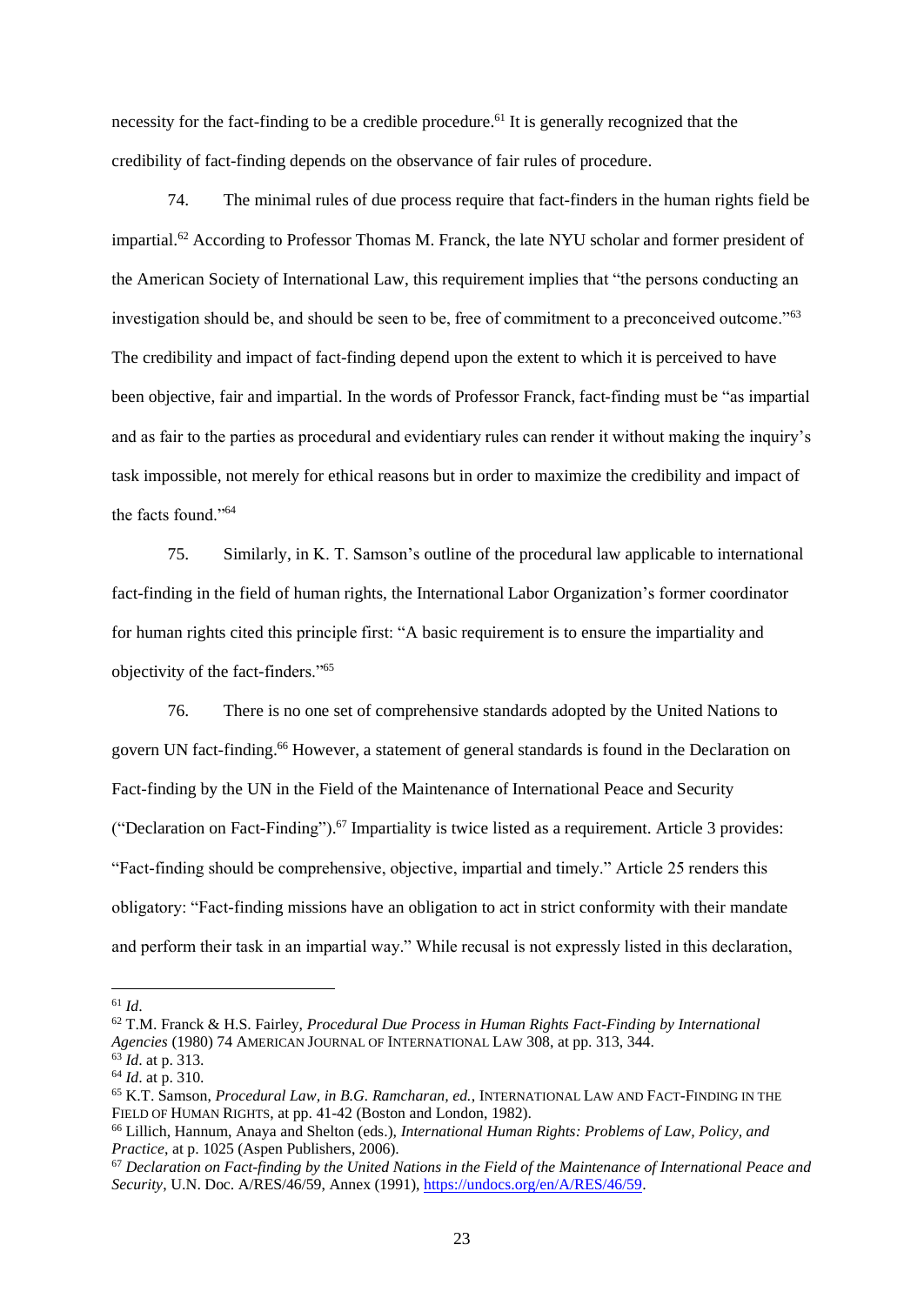several UN human rights bodies do list it.<sup>68</sup> Accordingly, by retaining Navi Pillay as chair—someone who has already pronounced herself on the specific incidents and alleged violations that the COI is mandated to investigate—the COI will necessarily be in breach of the UN Declaration on Fact-Finding.

#### **B. UN Guidelines Required Pillay to Disclose Prior Partisan Statements**

77. Moreover, the Office of the High Commissioner for Human Rights ("OHCHR"), as Secretariat for the Human Rights Council, published a Guidance and Practice on COIs in 2015 ("OHCHR Guide"). It refers to the UN Fact-Finding Declaration as one of the international legal and methodological standards and instruments for fact-finding missions.<sup>69</sup> In the section on "Qualifications," the OHCHR Guide expressly states that COI members should "have a proven record of independence and impartiality" and that "prior public statements" could impact their "independence and impartiality," or "create perceptions of bias."<sup>70</sup> Pillay's numerous one-sided, partisan and inflammatory prior pronouncements, detailed above, clearly undermine her impartiality and create the perception of bias.

78. The gravity of this requirement for "independence and impartiality" by UNHRC COI appointees is underscored by further rules obligating candidates to disclose "any information that may lead to questions" about their "independence, impartiality and integrity," and obligating COI members, once appointed, to sign an undertaking to act independently and impartially throughout their tenure. The language of the undertaking in this regard is: "I solemnly declare and promise to exercise my functions independently, impartially, loyally and conscientiously…"<sup>71</sup> If Ms. Pillay reflects objectively on her solemn undertaking, she should decide that there is no choice but to recuse herself.

[https://www.ohchr.org/documents/publications/coi\\_guidance\\_and\\_practice.pdf.](https://www.ohchr.org/documents/publications/coi_guidance_and_practice.pdf)  <sup>70</sup> *Id*. at p. 19.

<sup>68</sup> UN human rights fact-finding bodies contemplate recusal as an option, like the Human Rights Committee and the Committee Against Torture. *See* Rules of Procedure of the Human Rights Committee, Rules 108 and 109; Rules of the CAT Committee, Rules 109 and 110. *See also* Frans Viljoen, F*act-Finding by UN Human Rights Complaints Bodies: Analysis and Suggested Reforms*, MAX PLANCK YEARBOOK OF UNITED NATIONS LAW Vol. 8, No. 1, at pp. 86-87 (2004) [https://www.mpil.de/files/pdf1/mpunyb\\_viljoen\\_8.pdf.](https://www.mpil.de/files/pdf1/mpunyb_viljoen_8.pdf)

<sup>69</sup> *Commissions of Inquiry and Fact-Finding Missions on International Human Rights Law: Guidance and Practice*, p. 106, OHCHR (2015),

<sup>71</sup> *Id*. at pp. 21-22.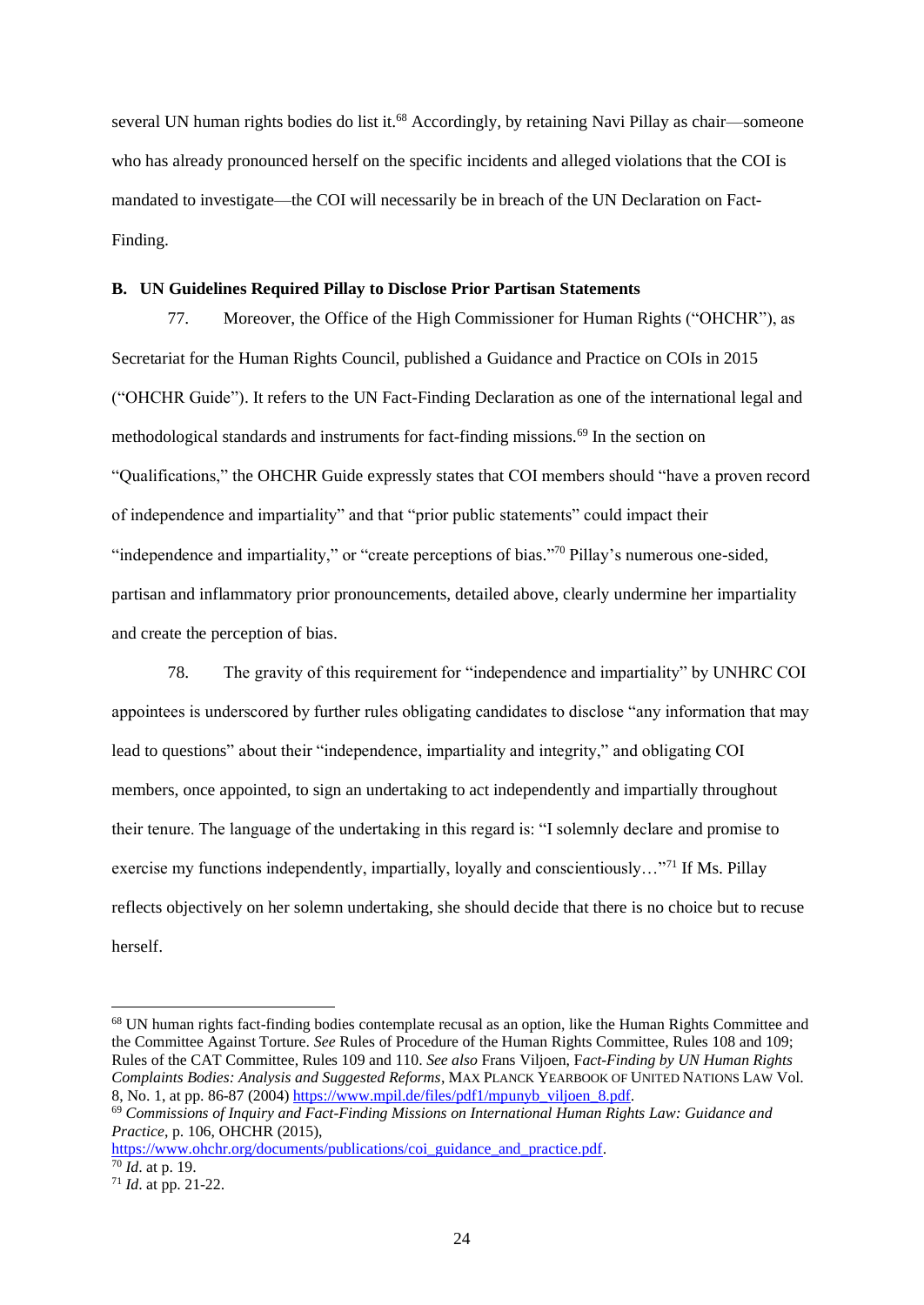#### **C. International War Crimes Tribunals Disqualify Judges for Appearance of Bias**

79. Both the rules and precedents of international war crimes tribunals are a relevant source of international law in this case. While they relate to judicial proceedings, their principles are analogous to the due process principles of the quasi-judicial process of international fact-finding and should be applied where pertinent. According to these rules and precedents, a judge must be disqualified in cases of both actual and apparent bias.

80. Court rules for these international tribunals provide that a judge whose impartiality is affected must recuse herself or be disqualified. For example, Rule 15(A) of the UN-created Special Court for Sierra Leone provides that "a Judge may not sit at a trial or appeal in any case in which his impartiality might reasonably be doubted on any substantial ground."<sup>72</sup> Similarly, the parallel Rule 15(A) of the International Criminal Tribunal for Rwanda provides that a judge may not sit in any case "concerning which he has or has had any association which might affect his impartiality."<sup>73</sup> This provision has been interpreted to permit any allegation of bias to be raised as a basis for disqualification.<sup>74</sup>

81. The remedy for bias is disqualification of the judge or fact-finder. Rule 15(B) of the Special Court for Sierra Leone provides: "Any party may apply to the Chamber of which the Judge is a member for the disqualification of the said Judge on the above ground."<sup>75</sup>

82. The rules of the ICC, the court upon which Judge Pillay sat from 2003 to 2008, similarly provide for disqualification of judges on grounds of impartiality. Article 41(2) of the ICC's Rome Statute expressly states that "a judge shall not participate in any case in which his or her impartiality might reasonably be questioned on any ground."<sup>76</sup> Rule 34(d) of the ICC Rules of

 $72$  Rules of Procedure and Evidence, Special Court for Sierre Leone (last visited February 10, 2022), [http://hrlibrary.umn.edu/instree/SCSL/Rules-of-proced-SCSL.pdf.](http://hrlibrary.umn.edu/instree/SCSL/Rules-of-proced-SCSL.pdf)

<sup>&</sup>lt;sup>73</sup> Rules of Procedure and Evidence, International Criminal Tribunal for Rwanda (last visited February 10, 2022), [https://unictr.irmct.org/sites/unictr.org/files/legal-library/150513-rpe-en-fr.pdf.](https://unictr.irmct.org/sites/unictr.org/files/legal-library/150513-rpe-en-fr.pdf)

<sup>74</sup> *Prosecutor v. Karemera et. al.*, Case No. ICTR-98-44-T, Decision on Joseph Nzirorera's Motion For disqualification of Judges Byron, Kam, and Joensen (Bureau) (March 7, 2008),

[http://www.worldcourts.com/ictr/eng/decisions/2008.03.07\\_Prosecutor\\_v\\_Karemera.htm.](http://www.worldcourts.com/ictr/eng/decisions/2008.03.07_Prosecutor_v_Karemera.htm)

<sup>75</sup> Rules of Procedure and Evidence, Special Court for Sierre Leone *supra note* 67.

<sup>76</sup> Article 41(2), [https://www.icc-cpi.int/resource-library/documents/rs-eng.pdf.](https://www.icc-cpi.int/resource-library/documents/rs-eng.pdf)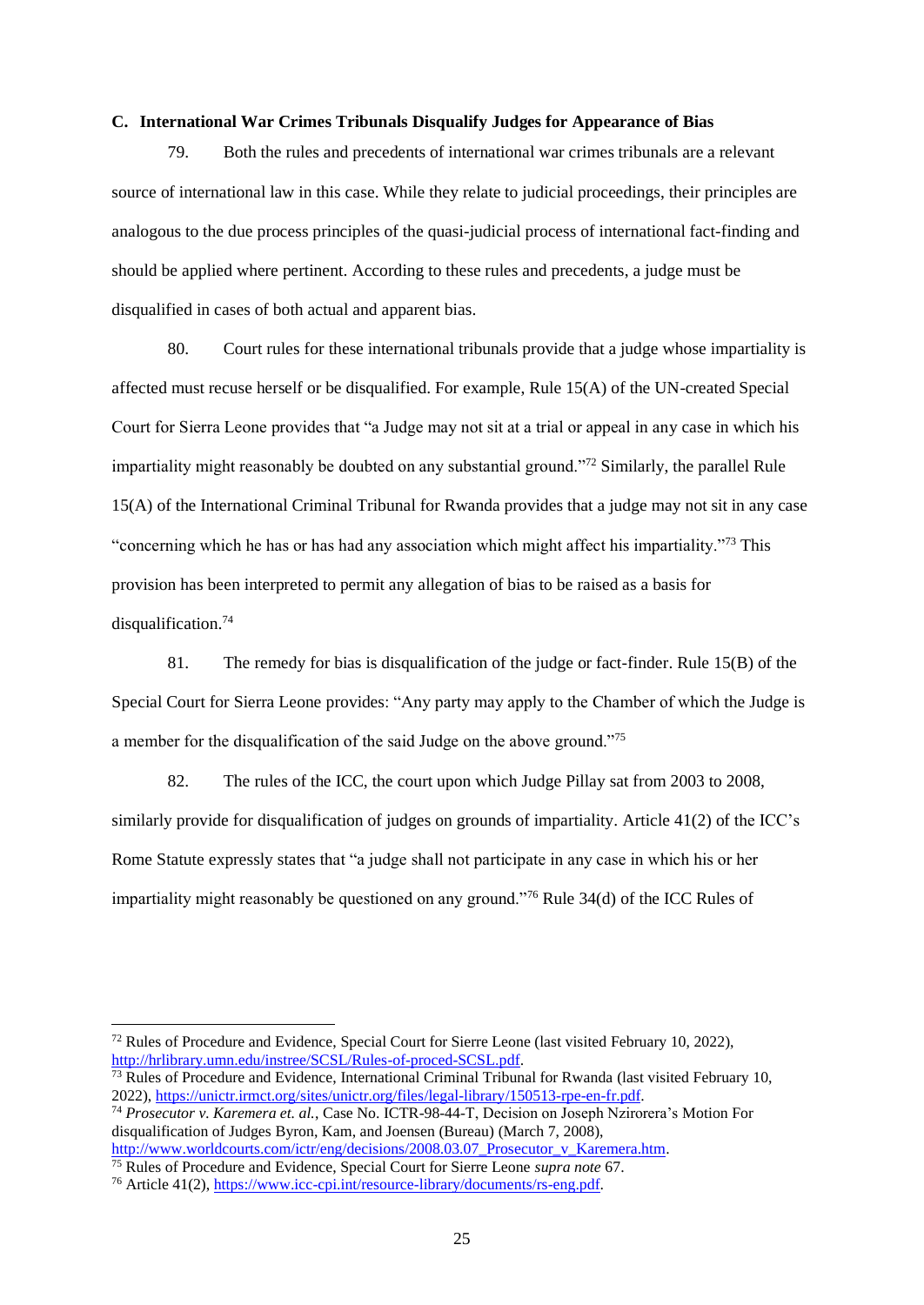Procedure further provides that grounds for disqualification of a judge include "expression of opinions" that "objectively, could adversely affect the [judge's] required impartiality."<sup>77</sup>

83. The requirement of impartiality is violated not only where a judge is actually biased, but also where there is an appearance of bias. The authoritative exposition of this rule comes from the Appeals Chamber of the International Criminal Tribunal for the Former Yugoslavia (ICTY). In the case of *Prosecutor v. Anto Furundzija*, the Appeals Chamber found that, "as a general rule, courts will find that a Justice 'might not bring an impartial and unprejudiced mind' to a case if there is proof of actual bias or of an appearance of bias."<sup>78</sup>

84. The ICTY reached its ruling in part by analyzing the jurisprudence of the European Court of Human Rights:

> In considering subjective impartiality, the [European Court of Human Rights] has repeatedly declared that the personal impartiality of a Justice must be presumed until there is proof to the contrary. In relation to the objective test, the Court has found that this requires that a tribunal is not only genuinely impartial, but also appears to be impartial. Even if there is no suggestion of actual bias, where appearances may give rise to doubts about impartiality, the Court has found that this alone may amount to an inadmissible jeopardy of the confidence which the Court must inspire in a democratic society.<sup>79</sup>

85. The ICTY further noted that the European Court considers that it must determine

whether or not there are "ascertainable facts which may raise doubts as to...impartiality." In deciding

this question, "the standpoint of the accused is important but not decisive.…What is decisive is

whether this fear can be held objectively justified." Thus, one must ascertain, apart from whether a

Justice has shown actual bias, whether one can apprehend an appearance of bias.<sup>80</sup>

86. The ICTY Appeals Chamber concluded that "there is a general rule that a Judge

should not only be subjectively free from bias, but also that there should be nothing in the surrounding circumstances which objectively gives rise to an appearance of bias."<sup>81</sup> An appearance of bias exists,

<sup>77</sup> Rule 34(d), [https://www.icc-cpi.int/Publications/Rules-of-Procedure-and-Evidence.pdf.](https://www.icc-cpi.int/Publications/Rules-of-Procedure-and-Evidence.pdf)

<sup>78</sup> *Prosecutor v. Furundzija* (Appeal Judgement), IT-95-17/1-A, International Criminal Tribunal for the former Yugoslavia, ¶ 179 (July 21, 2000), [https://www.icty.org/x/cases/furundzija/acjug/en/fur-aj000721e.pdf.](https://www.icty.org/x/cases/furundzija/acjug/en/fur-aj000721e.pdf)

<sup>79</sup> *Id*. at ¶ 182.

<sup>80</sup> *Id*. at ¶ 182.

<sup>81</sup> *Id*. at ¶ 189.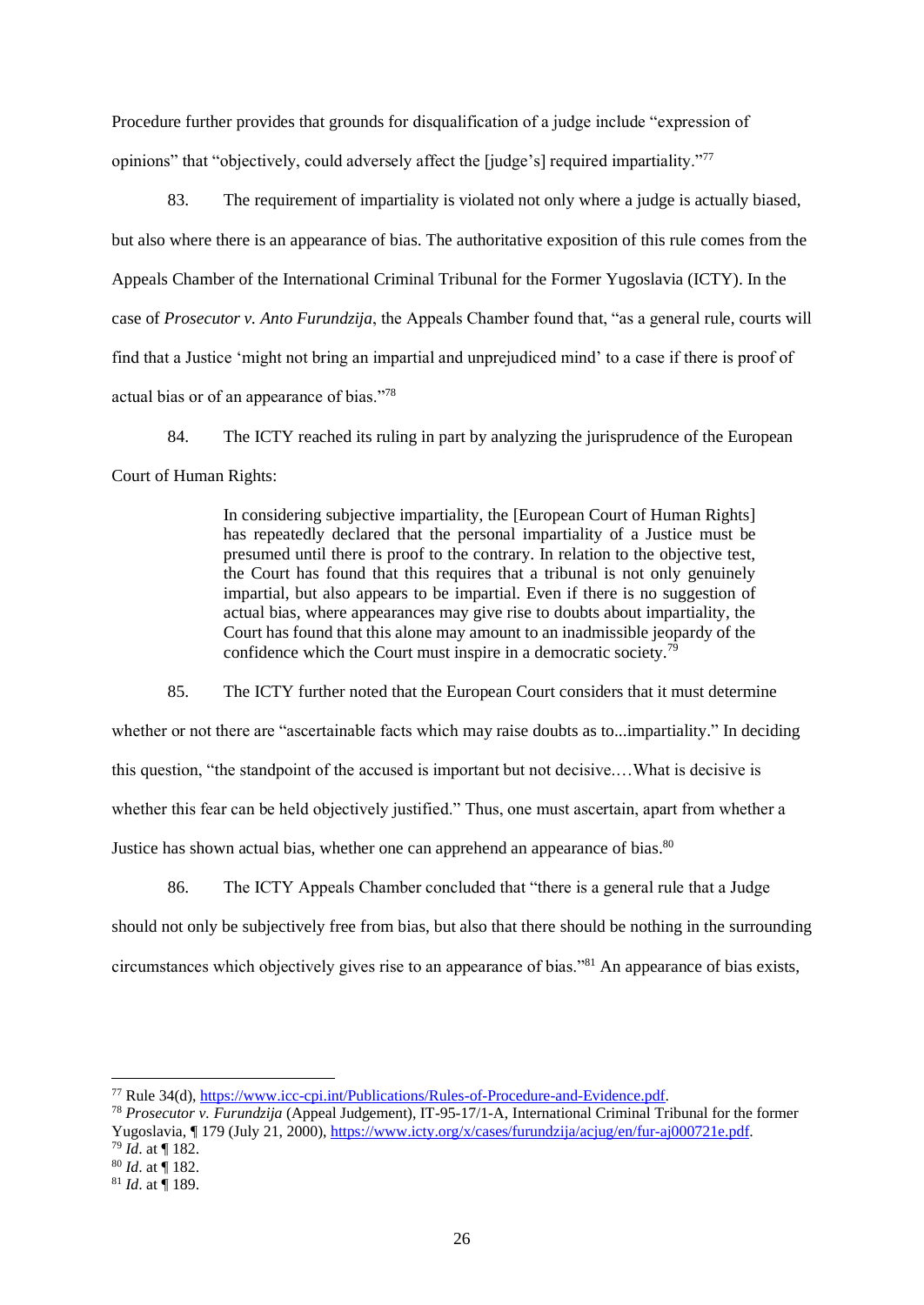*inter alia*, where "the circumstances would lead a reasonable observer, properly informed, to reasonably apprehend bias."82

87. This rule does not exist only in theory. Where actual or apprehended bias has been found, international tribunals will apply the remedy of disqualification. The Appeals Chamber of the Special Court of Sierra Leone did so in 2004, in the case of *Sesay*, when it granted the defendant's motion to disqualify Justice Geoffrey Robertson, the President of the Special Court, for comments he made in a 2002 book about the events in Sierra Leone.<sup>83</sup> Justice Robertson had accused the Revolutionary United Front, whose members included the defendant as well as two other accused that subsequently joined the motion, of committing war crimes. When the judge refused to voluntarily recuse himself, his fellow judges on the Appeals Chamber ordered him to do so, finding there was "no doubt" that "a reasonable man will apprehend bias, let alone an accused person."<sup>84</sup>

88. The precedent of *Sesay* applies *a fortiori* to the remarks of Navi Pillay. In both cases, a judge or fact-finder required to be impartial made statements prior to their sitting that gave the appearance of bias. Navi Pillay's case is more severe, however, both because of the substantially higher number of comments expressed over many years and because those comments directly relate to the specific incidents at issue in this COI.

89. National legal systems equally apply the remedy of recusal in cases of real or apprehended bias, as surveyed by the ICTY Appeals Chamber in *Furundzija*. <sup>85</sup> For example, U.S. federal law provides that "Any justice, judge, or magistrate judge of the United States shall disqualify himself in any proceeding in which his impartiality might reasonably be questioned."<sup>86</sup> The U.S. Supreme Court has ruled that what matters here "is not the reality of bias or prejudice but its appearance," and that a judge should recuse him or herself when it would appear to a reasonable person, knowing all the relevant facts, that a judge's impartiality might reasonably be questioned.

<sup>82</sup> *Id*. at ¶ 189.

<sup>83</sup> *Prosecutor v. Sesay*, Decision on Defence Motion Seeking the Disqualification of Justice Robertson from the Appeals Chamber, ¶ 16 (Sierra Leone Appeals Chamber, March 13, 2004), [https://sierralii.org/sl/judgment/special-court-sierra-leone/2004/1.](https://sierralii.org/sl/judgment/special-court-sierra-leone/2004/1)

 $\overline{84}$  *Id.* at ¶ 15.

<sup>85</sup> *See Furundzija*, *supra note* 73 at ¶¶ 183-188.

<sup>86</sup> Disqualification of justice, judge, or magistrate judge, 28 U.S.C. 455(a).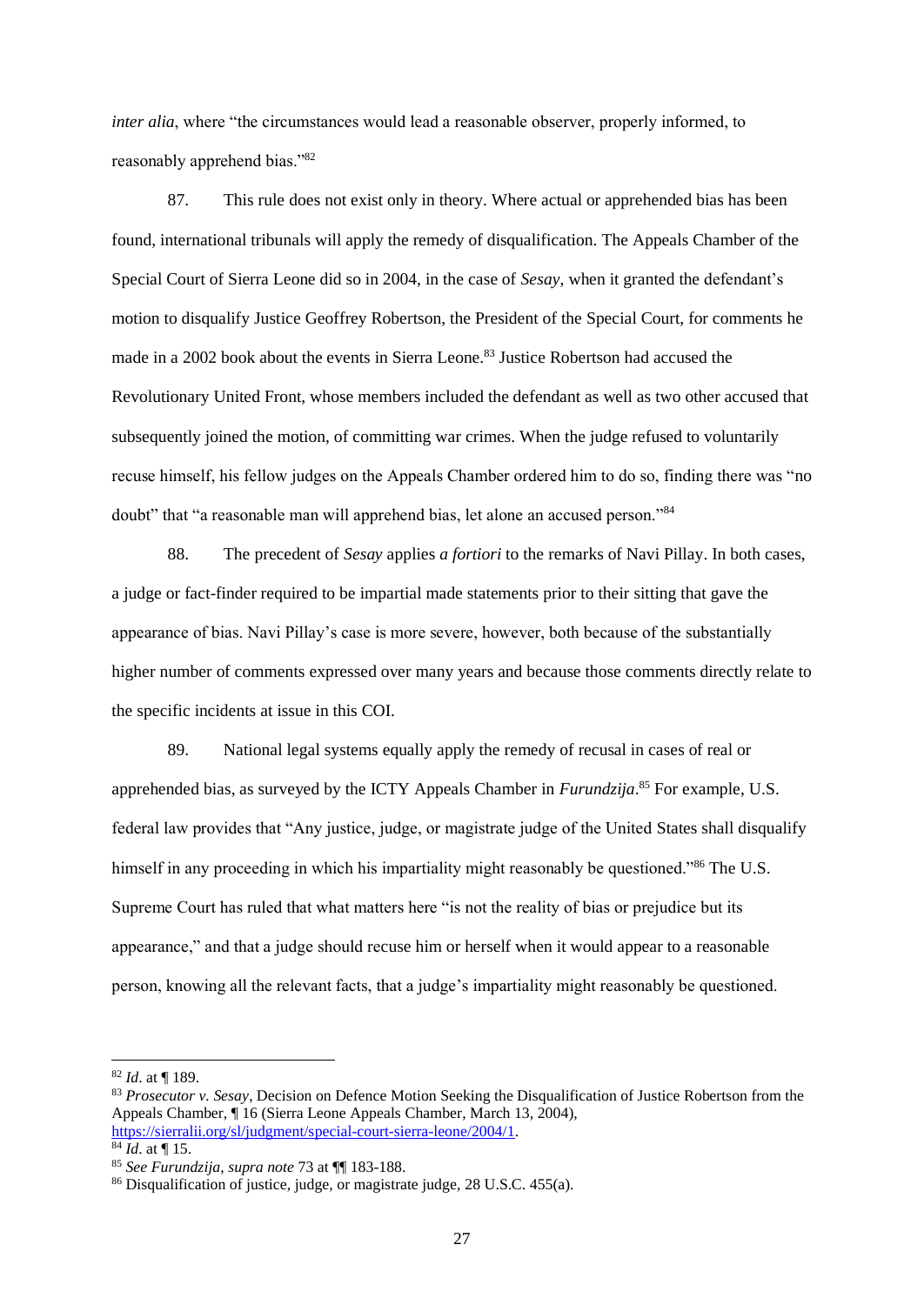*Liteky v. United States*, 510 U.S. 540, 548 (1994). "[T]he appearance of partiality is as dangerous as the fact of it." *United States v. Conforte*, 624 F.2d 869, 881 (9th Cir. 1980).

90. Ultimately, as the courts in the U.S. have determined, "[T]he judge's actual state of mind, purity of heart, incorruptibility, or lack of partiality are not the issue. … The standard is purely objective. The inquiry is limited to outward manifestations and reasonable inferences drawn therefrom. In applying the test, the initial inquiry is whether a reasonable factual basis exists for calling the judge's impartiality into question." *United States v. Cooley*, 1 F.3d 985, 993 (10th Cir. 1993).

### **D. Navi Pillay Must be Disqualified for Actual or Apparent Bias**

91. Applying these rules to our case, Navi Pillay must be disqualified both on grounds of actual and apparent bias.

92. Under Resolution S-30/1, the mandate of the COI, inter alia, is to investigate "systematic discrimination and repression based on national, ethnic, racial or religious identity" in the "Occupied Palestinian Territory, including East Jerusalem and in Israel." Thus, as Chair of the COI, Navi Pillay is currently leading an investigation into allegations that Israel commits racial discrimination against the Palestinians. However, she has already determined that Israel is guilty of apartheid and discrimination, as she made patently clear in her 29 November 2017 UN speech, and in the public letters that she signed in June 2020 and June 2021, including after the COI was already established. Accordingly, Ms. Pillay cannot lead an impartial investigation on this issue.

93. The COI mandate is also to investigate "all alleged violations of international humanitarian law and alleged violations and abuses of international human rights law leading up to and since 13 April 2021." The time frame here is completely open-ended and arguably includes all of the past confrontations on which Navi Pillay has already publicly pronounced her view that Israel committed international law violations and possible war crimes. Accordingly, she cannot lead an impartial investigation with regard to any of those incidents.

94. Furthermore, in her June 2021 letter to U.S. President Joe Biden, Navi Pillay determined in advance that Israeli police had engaged in "aggressive actions" during the Temple Mount confrontations, and that Israel's policies of "discrimination and systemic oppression" were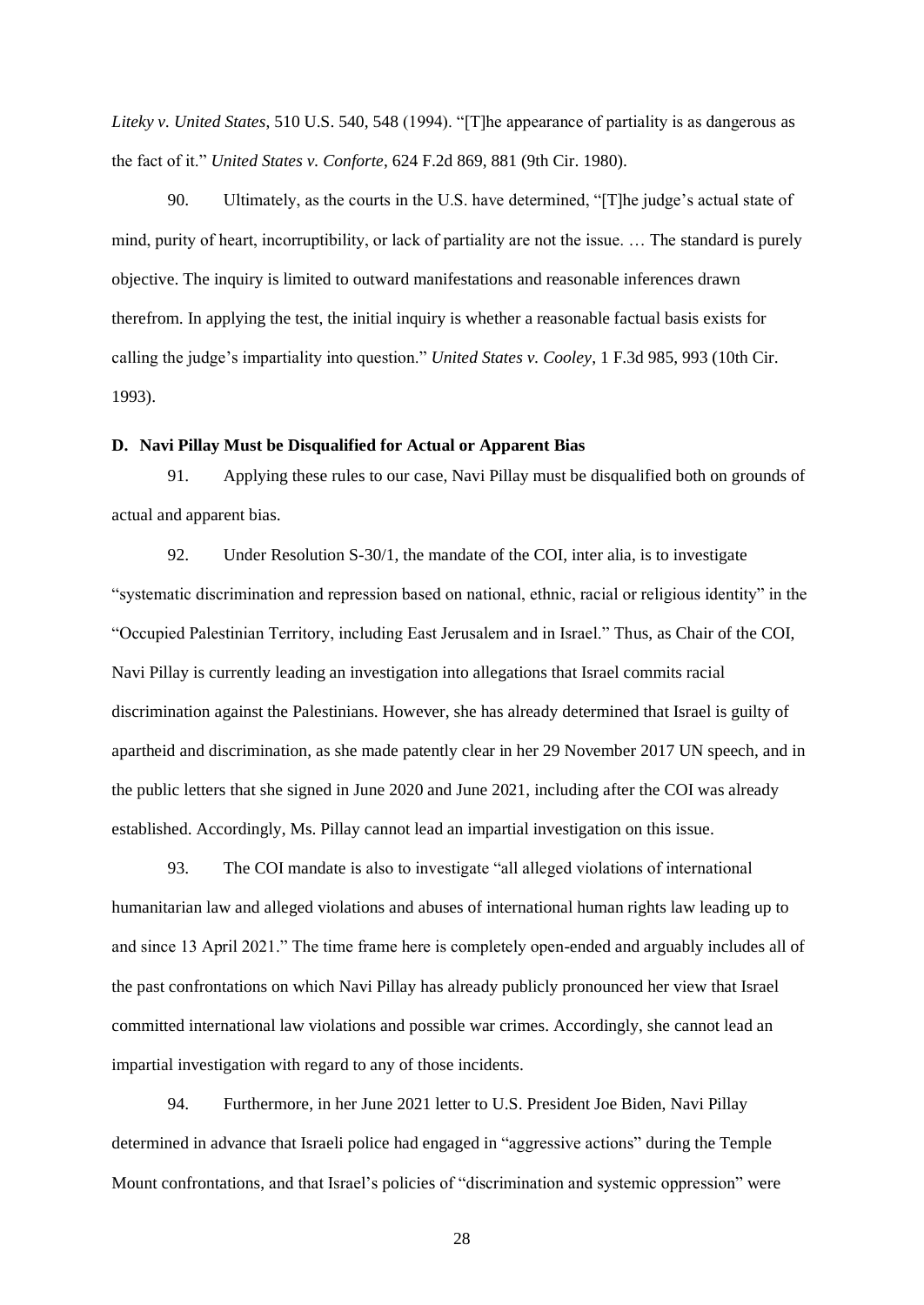responsible for the May 2021 Israel-Hamas conflict, all of which constitute incidents that will be examined by the COI.

95. The June 2021 letter is particularly significant because it takes a position on matters within this COI's mandate and was published just a few weeks before Pillay was appointed. In a case similar to this in 2009, many questioned the impartiality of Prof. Christine Chinkin, a member of the UNHRC's Goldstone Commission, because she had signed a letter taking a legal position on the very alleged crimes she was charged with investigating. In her joint letter, Chinkin not only determined that Israel's actions "amount to aggression, not self-defence," but also that they were "contrary to international humanitarian and human rights law," and constituted "prima facie war crimes."<sup>87</sup>

# **Former Chair of UN Human Rights Committee Criticized Goldstone Inquiry's Christine Chinkin for Failing to Recuse Herself For Bias**

96. Commenting on the controversy, the late Sir Nigel Rodley, former Chair of the UN Human Rights Committee, criticized Chinkin's failure to recuse herself, saying "there was regrettably a basis for questioning the appearance of bias" as a result of her public letter. "If such a statement were made by a member of a standing fact-finding body," wrote Rodley, "it could be expected that such a member would move to recuse himself or herself from the hearing of the issues." Chinkin was also criticized by a larger group of academics from Chatham House, which in diplomatic but unmistakable language, rebuked her by emphasizing that "fact-finding missions should avoid any perception of bias," that its members should not "act in a way that would damage their impartiality," and should "therefore exercise great care when writing or speaking on international disputes that could potentially be subject to an investigation."88

#### **Scholar's Criticism of Chinkin's Bias in 2009 Applies** *A Fortiori* **to Pillay**

97. In a 2011 article titled *International Judges and Experts' Impartiality and the Problem of Past Declarations*, Professor Frédéric Mégret of McGill University law school criticized the UN for sometimes selecting individuals "on purpose and not accidentally because of certain

<sup>87</sup> *UN expert on Chinkin: 'a basis for questioning the appearance of bias,'* UN WATCH (March 27, 2014), [https://unwatch.org/un-expert-on-chinkin-a-basis-for-questioning-the-appearance-of-bias/.](https://unwatch.org/un-expert-on-chinkin-a-basis-for-questioning-the-appearance-of-bias/)

<sup>88</sup> *Report of an Expert Meeting which Assessed Procedural Criticisms made of the UN Fact-Finding Mission on the Gaza Conflict (The Goldstone Report)*, CHATHAM HOUSE (November 27, 2009), [https://www.chathamhouse.org/sites/default/files/public/Research/International%20Law/il271109summary.pdf.](https://www.chathamhouse.org/sites/default/files/public/Research/International%20Law/il271109summary.pdf)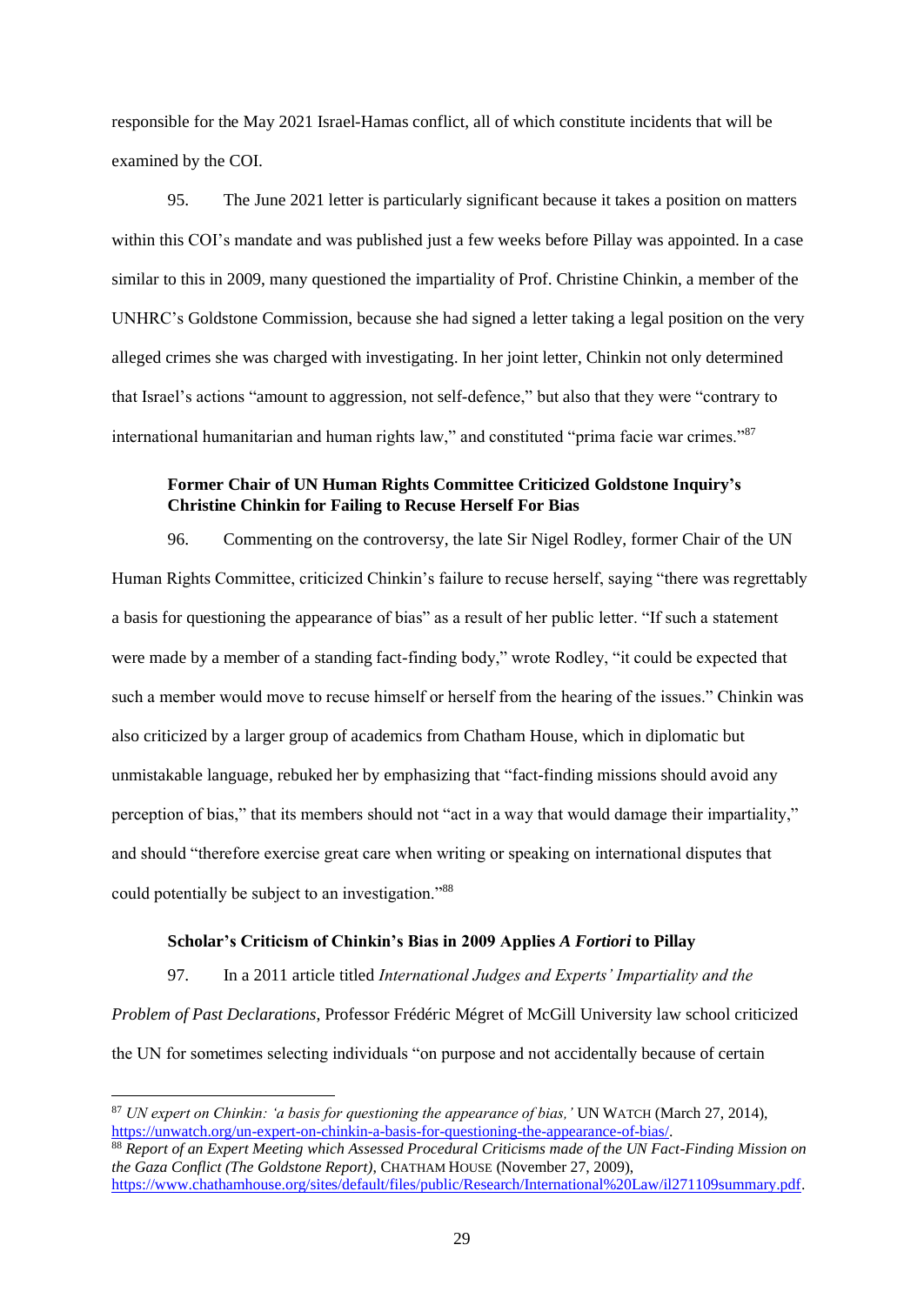known beliefs." <sup>89</sup> He cited the Chinkin case as an example of a UN fact-finder whose statement had gone beyond the "red line" for partiality. Among other things, Mégret pointed out that the statement evidenced bias because it concerned the specific events at issue and was extremely recent—"the utterance in question occurred mere weeks before she was appointed, leaving little space to imagine how she could envisage the issue any differently so little time afterwards."<sup>90</sup>

98. Mégret suggested that Chinkin should have recused herself:

It seems to defy common sense that those about who suspicions linger maintain their candidacies once these suspicions have emerged. There should be cases where competence is overshadowed by specific declarations. In such cases, to give the person in question the benefit of the doubt if s/he claims to be nonetheless impartial is to ask too much of the public. Recusal should remain the preferred route to avoiding partiality.<sup>91</sup>

99. The same applies here, *a fortiori*. Navi Pillay's June 2021 statement about the events in question, including her accusing Israel of "discrimination and systemic oppression" and holding Israel responsible for the May 2021 violence—mere weeks before she was appointed, as Professor Mégret noted concerning Chinkin—demonstrates bias, and certainly the appearance of bias, with regard to the issues covered by her mandate. This alone constitutes sufficient grounds for Pillay to recuse herself or be removed. The case of Pillay is far more severe than that of Chinkin, however, because Pillay has made numerous additional harsh statements against Israel that relate to the object of the inquiry.

100. For example, there is no doubt that Pillay's numerous prior statements during various Hamas-Israel clashes—in which she systematically presumed Israel's actions as guilty—give the appearance of bias, and raise serious questions as to her competence to lead this investigation impartially. There is legitimate reason to believe that a reasonable observer, properly informed, would reasonably apprehend bias, a fear that can be held objectively justified.

101. At least since 2008, Navi Pillay has repeatedly accused Israel of international law violations and war crimes in its past confrontations with Hamas. In one 2010 statement, she accused

<sup>89</sup> Frédéric Mégret, *International Judges and Experts' Impartiality and the Problem of Past Declarations*, 10 Law & Prac. Int'l Cts. & Tribunals 31 (2011) 31-66, at p. 64.

<sup>90</sup> *Id.* at pp. 50-54.

<sup>91</sup> *Id*. at p. 64.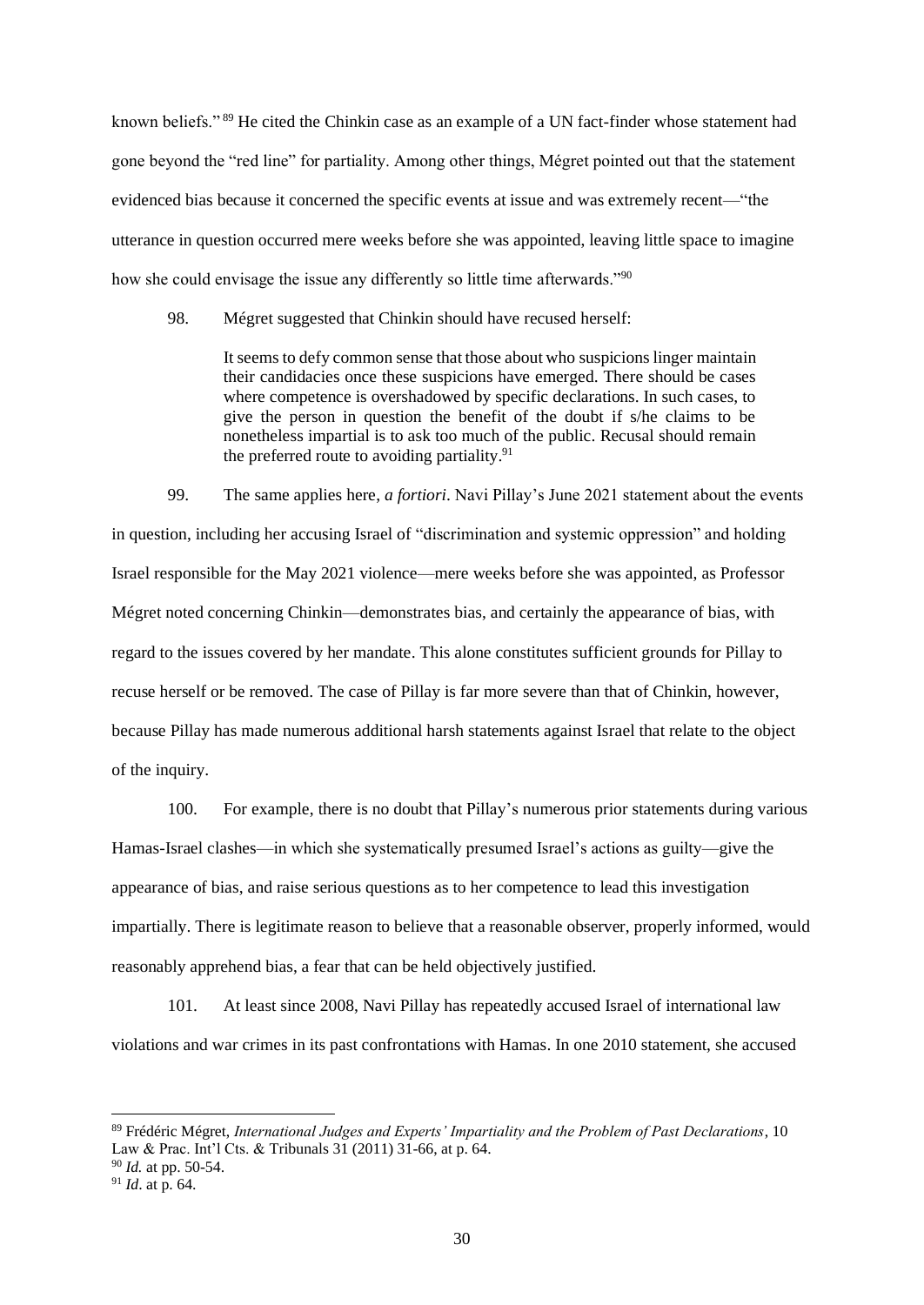Israel of "perpetual disdain" for international law, language she never used against any other country. Pillay has persistently justified the UNHRC's notorious Agenda Item 7, which singles out Israel for discriminatory treatment. She took this position despite criticism of the agenda item by her predecessor, by UN Secretary-General Ban Ki-moon, and by numerous democracies. Navi Pillay played a key role in defending and organizing Durban II, despite the antisemitism that tainted the process since 2001, causing so many democracies to pull out. Pillay declared Israel to be a racist "apartheid" state as recently as 2020. The volume, tone and severity of her statements against Israel over the last fourteen years, including as recently as this summer, would lead a reasonable observer, properly informed, to reasonably apprehend bias on the part of Navi Pillay in all matters relating to the conflict between Israel and the Iranian-backed Hamas.

### **E. Schabas Resignation is Precedent for Recusal of Biased UNHRC Fact-Finder**

102. There is precedent for removing a member of a commission of inquiry at the UNHRC. In August 2014, the Council appointed Professor William Schabas to chair its Commission of Inquiry into the summer 2014 Hamas-Israel war. Schabas was demonstrably biased, having made numerous statements over many years accusing Israel of international law violations, including with regard to the very summer 2014 conflict which he was mandated to investigate. He was on record calling for Israel's leaders to be prosecuted in the International Criminal Court.

103. In addition, Schabas had a conflict of interest because he had done paid legal work for the Palestine Liberation Organization ("PLO"), which he had not disclosed during the application process.<sup>92</sup>

104. As in the current case, in September 2014, United Nations Watch filed a petition for William Schabas to recuse himself due to strong evidence of bias or the appearance thereof.<sup>93</sup> In January 2015, the State of Israel requested the removal of Professor Schabas due to his conflict of interest as a lawyer for the PLO. A few days later, Professor Schabas resigned of his own accord,

<sup>92</sup> @HillelNeuer, TWITTER (February 3, 2015, 7:08 PM), [https://twitter.com/HillelNeuer/status/562658961728364544.](https://twitter.com/HillelNeuer/status/562658961728364544)

<sup>93</sup> *Request for William Schabas to Recuse Himself for Bias or the Appearance Thereof*, UN WATCH (September, 4, 2014), [https://unwatch.org/wp-content/uploads/2009/12/UN-WATCH-REQUEST-TO-DISQUALIFY-](https://unwatch.org/wp-content/uploads/2009/12/UN-WATCH-REQUEST-TO-DISQUALIFY-WILLIAM-SCHABAS-FROM-UN-COI-ON-GAZA-4-SEPTEMBER-2014.pdf)[WILLIAM-SCHABAS-FROM-UN-COI-ON-GAZA-4-SEPTEMBER-2014.pdf.](https://unwatch.org/wp-content/uploads/2009/12/UN-WATCH-REQUEST-TO-DISQUALIFY-WILLIAM-SCHABAS-FROM-UN-COI-ON-GAZA-4-SEPTEMBER-2014.pdf)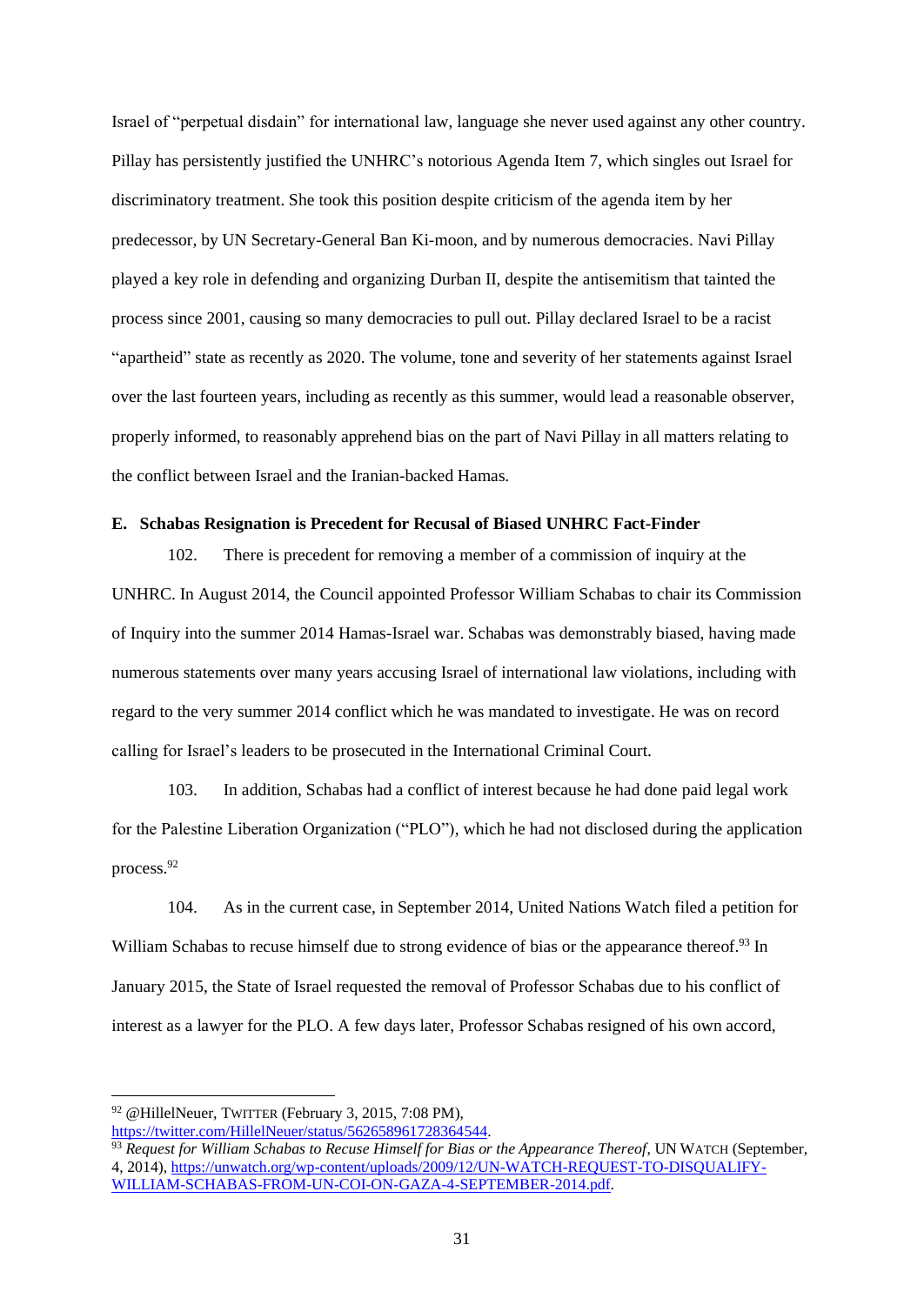citing the conflict of interest. In his resignation letter, Schabas noted that the UNHRC Bureau had informed him of its intention to "examine the complaint [by Israel] and request a legal opinion from United Nations Headquarters in New York."<sup>94</sup>

105. In his resignation letter, Schabas sought to defend his long record of prior partisan statements, arguing that they were public, and that he was never asked to "provide any details" about them:

> In early August 2014, when I was asked if I would accept a nomination to the Commission of Inquiry, I was not requested to provide any details on any of my past statements and other activities concerning Palestine and Israel. Of course, my views on Israel and Palestine as well as on many other issues were well known and very public. My curriculum vitae was readily available indicating public lectures and writings on the subject. My opinions were frequently aired on my blog.<sup>95</sup>

106. In accepting Schabas' resignation, the President emphasized the importance of avoiding "even the appearance of a conflict of interest" for purposes of "preserving the integrity of the process."<sup>96</sup> The same ought to apply here. Consistent with the precedents cited above, the same reasoning by the HRC President applies to a case of actual or apparent bias. Navi Pillay must be removed.

107. Significantly, it was in wake of the Schabas case that the Office of the High

Commissioner published its Guide for COIs, in which it affirmed application of the rules and principles cited herein to UNHRC investigative mechanisms, concerning actual or apparent bias.

108. Specifically, the OHCHR Guide endorses the UN Declaration on Fact-Finding (Annex I, p. 106) and includes Model Rules requiring COI members to declare that they will carry out their work "impartially" (Annex II, Rule 3, p. 108). Furthermore, it puts "independence and impartiality" at the top of the list of qualifications that must "always guide the selection of members" (p. 19). This is defined as having "a proven record of independence and impartiality," in addition to

<sup>94</sup> *Letter of Resignation from William Schabas to Joachim Rucker, UNHRC President* (February 2, 2015), [https://unwatch.org/wp-content/uploads/2021/11/Letter-of-resignation-from-Prof-Schabas-tp-President-2-2-](https://unwatch.org/wp-content/uploads/2021/11/Letter-of-resignation-from-Prof-Schabas-tp-President-2-2-15.pdf) [15.pdf.](https://unwatch.org/wp-content/uploads/2021/11/Letter-of-resignation-from-Prof-Schabas-tp-President-2-2-15.pdf)

 $95 \dot{Id}$ .

<sup>96</sup> *Press Statement on the resignation of the Chairperson of the Commission of Inquiry on the 2014 Gaza Conflict*, UNHRC (February 3, 2015),

[https://www.ohchr.org/EN/HRBodies/HRC/Pages/NewsDetail.aspx?NewsID=15535&LangID=E.](https://www.ohchr.org/EN/HRBodies/HRC/Pages/NewsDetail.aspx?NewsID=15535&LangID=E)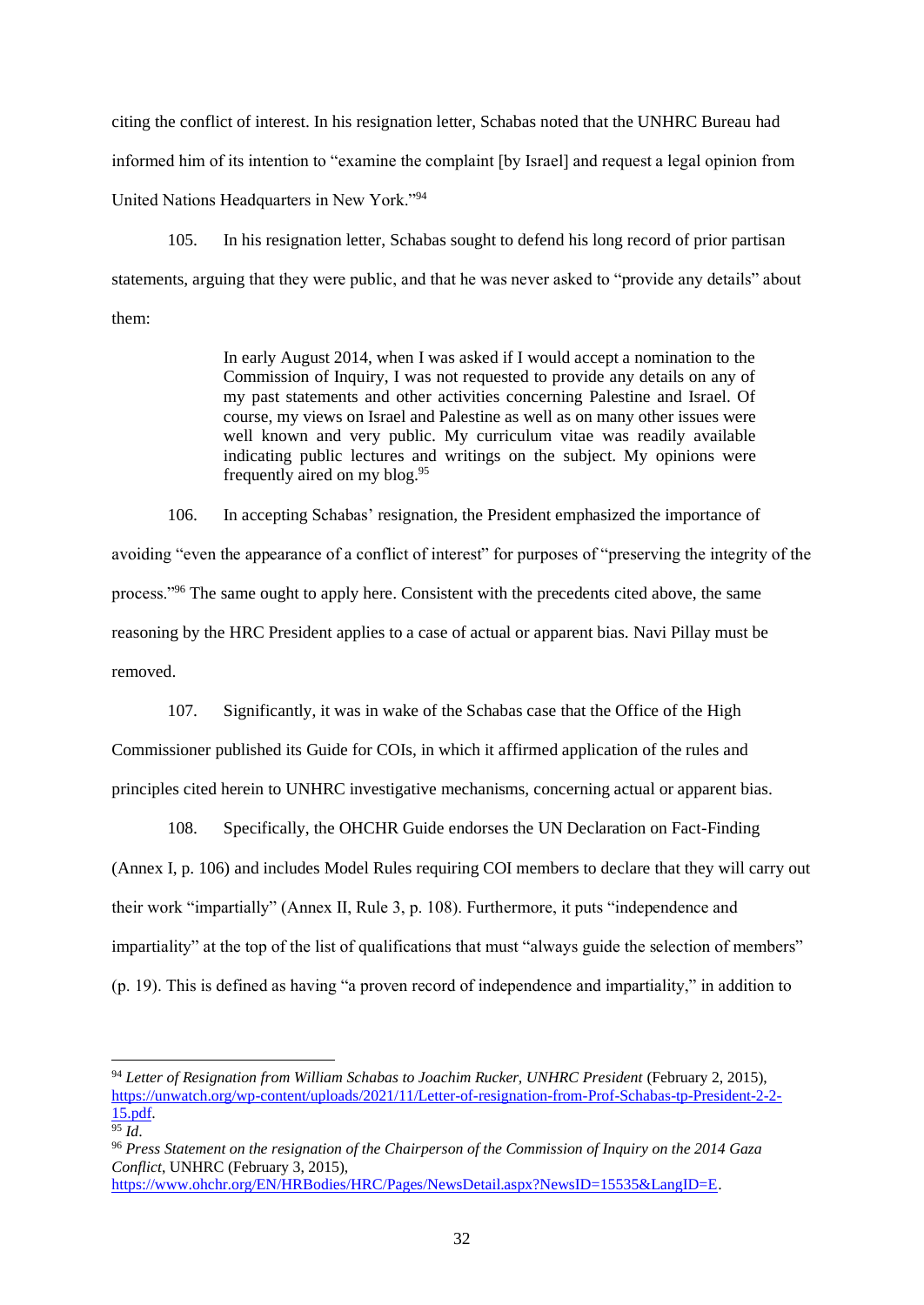ensuring that "prior public statements" do not affect members' "independence or impartiality, or create perceptions of bias."<sup>97</sup> Thus, the OHCHR Guide effectively adopts the apparent bias rule cited above.

109. In light of Navi Pillay's numerous statements summarized herein, she certainly does not have "a proven record of independence and impartiality" when it comes to Israel, as required by the OHCHR Guide. At the very least, Pillay's prior statements "create perceptions of bias." Accordingly, OHCHR's own rules for COI members require the disqualification of Navi Pillay.

110. Moreover, no longer can a member of a COI claim, as Schabas did, that "I was not requested to provide any details on any of my past statements and other activities concerning Palestine and Israel." The post-Schabas Guide imposes a duty on candidates to "disclose any information that may lead to questions being raised about their independence, impartiality and integrity…" (p. 21). Regrettably, while applications for UNHRC Special Procedure mandates are public, applications for COI members are not. Yet in light of the foregoing disclosure rule and the evidence herein of bias on the part of Navi Pillay, it is imperative that Pillay's application and any required disclosures be made public.

<sup>97</sup> *Commissions of Inquiry and Fact-Finding Missions on International Human Rights Law: Guidance and Practice*, *supra note 64*.